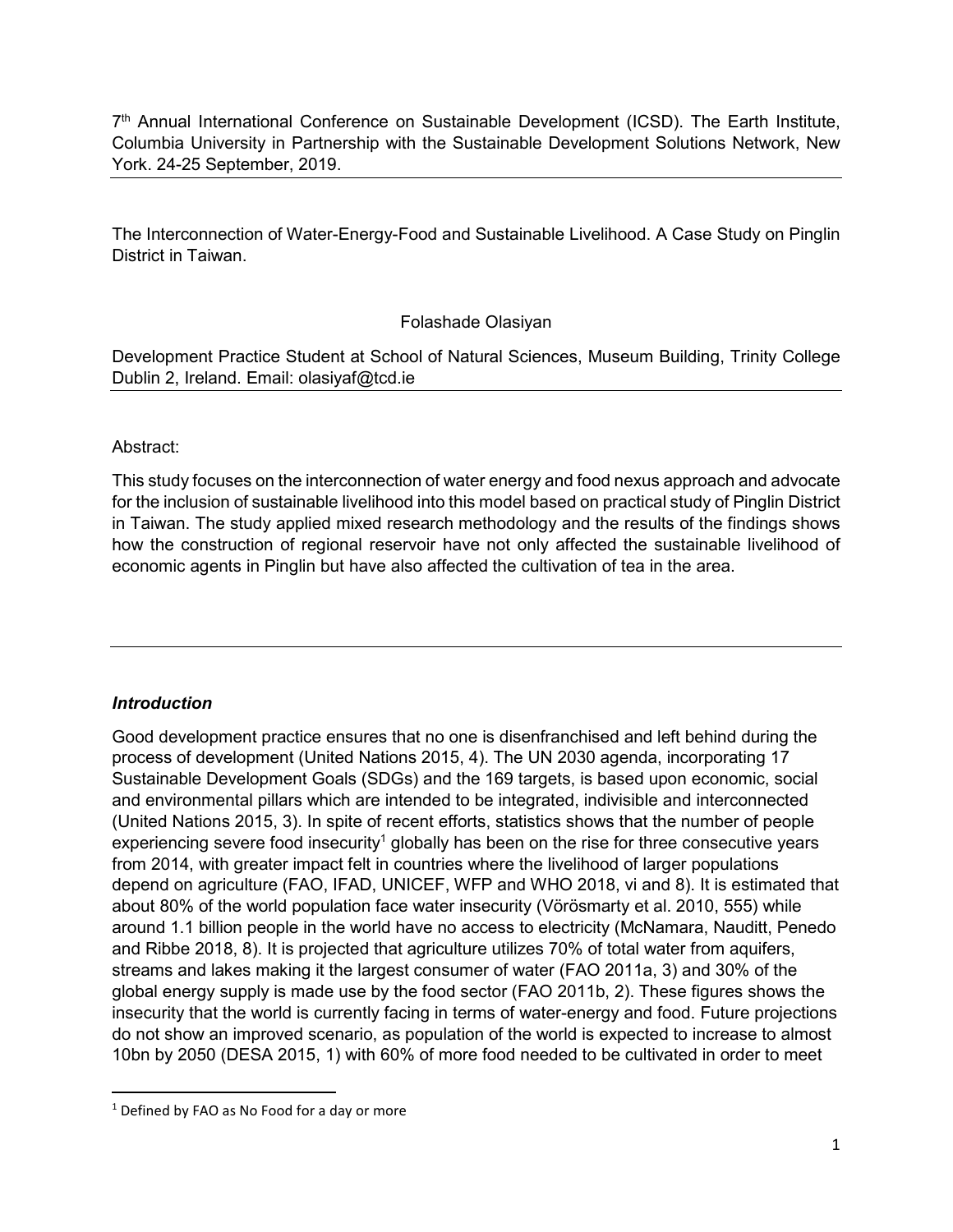the growing demand; energy requirement is also projected to increase by 50% by 2035 and use of water for irrigation will require 10% increase utilization than current usage (Swatuk and Cash 2018, 2). These projections, coupled with the impact of climate change, show increasing pressure on and challenge for natural resource use of water-energy-agriculture for sustainable development in the future.

Various theoretical models are been developed to deal with these challenges in an integrated manner. A nexus rather than a silo approach is being advocated in resolving this conundrum as it helps in the formulation of policies and practices which are integrated (Swatuk and Cash 2018, 2). According to Stern and Ojendal "A nexus can be understood as a network of connections between disparate ideas, processes or objects; alluding to a nexus implies an infinite number of possible linkages and relations" (Stern and Ojendal 2010, 11). The Water-Energy-Food nexus is a method which studies the interlinkages between water, energy and food, as well as considering the synergies, trade-offs and potential conflict that may arise from the management of these resources (Reinhard, Verhagen, Wolters and Ruben 2017, 5). At the 2011 World Economic Forum, the Water-Food-Energy-Climate (WFEC) nexus approach was promoted to providing solutions to the natural resource problems that the World will face in the nearest future by developing coherent policies via a multi-stakeholder platform to assist in generating the necessary consensus and the required expertise alongside the implementation capabilities needed in solving the WFEC challenge (Waughray 2011, 13).The Bonn 2011 conference advocated the Water-Energy and Food (WEF) nexus as a policy solution to dealing with the future resource challenges as it helps to reduce externalities and improve efficiency across sectors while also promoting a change to a green economy (Hoff 2011, 4, 5, and 7). The WEF nexus reveals the multifaceted and the interconnectedness of global natural resources (FAO 2014, 3). While this approach is applauded based on its key strengths of it been able to transcend the water only management approach, ability to integrate the key three resources needed by humanity and also the possibility of forming a public –private partnership solution (Giupponi and Gain 2017, 1882). It did not however take into consideration the concept of livelihood which is needed for sustainable development (Biggs et al 2015, 390).

The WEF nexus emphasizes on the macro level of policy with less attention given to the complexity at the micro level which impacts on individual livelihood (Biggs et al 2015, 390-1). At the 1992 UN Conference on Environment and Development, sustainable livelihoods was identified as a means of connecting the socioeconomic and environmental concerns (Brocklesby and Fisher 2003, 185-6). The usefulness of the sustainable livelihood approach was also advocated by UNDP as a means of analysing the interconnectedness between environmental actions and its impact on social change and poverty (UNDP 2017, 1).

The purpose of this research is to provide key insights between the physical and social sciences by recommending the inclusion of sustainable livelihood into the water energy food nexus based on empirical study of a rural community in Taiwan. The study applied the Sustainable Livelihood Framework of the Department for International Development (DFID) on the impact of the construction of regional reservoir on rural economy of Pinglin District in Taiwan. The construction of large scale water dams contributes positively to the water energy food nexus but also often times affects livelihood and has adverse social and environmental implications (FAO 2014, 2; Matthews and McCartney 2018, 58). The inclusion of SL into WEF nexus will help address its limitations by providing solutions to the natural resource challenges that faces the world.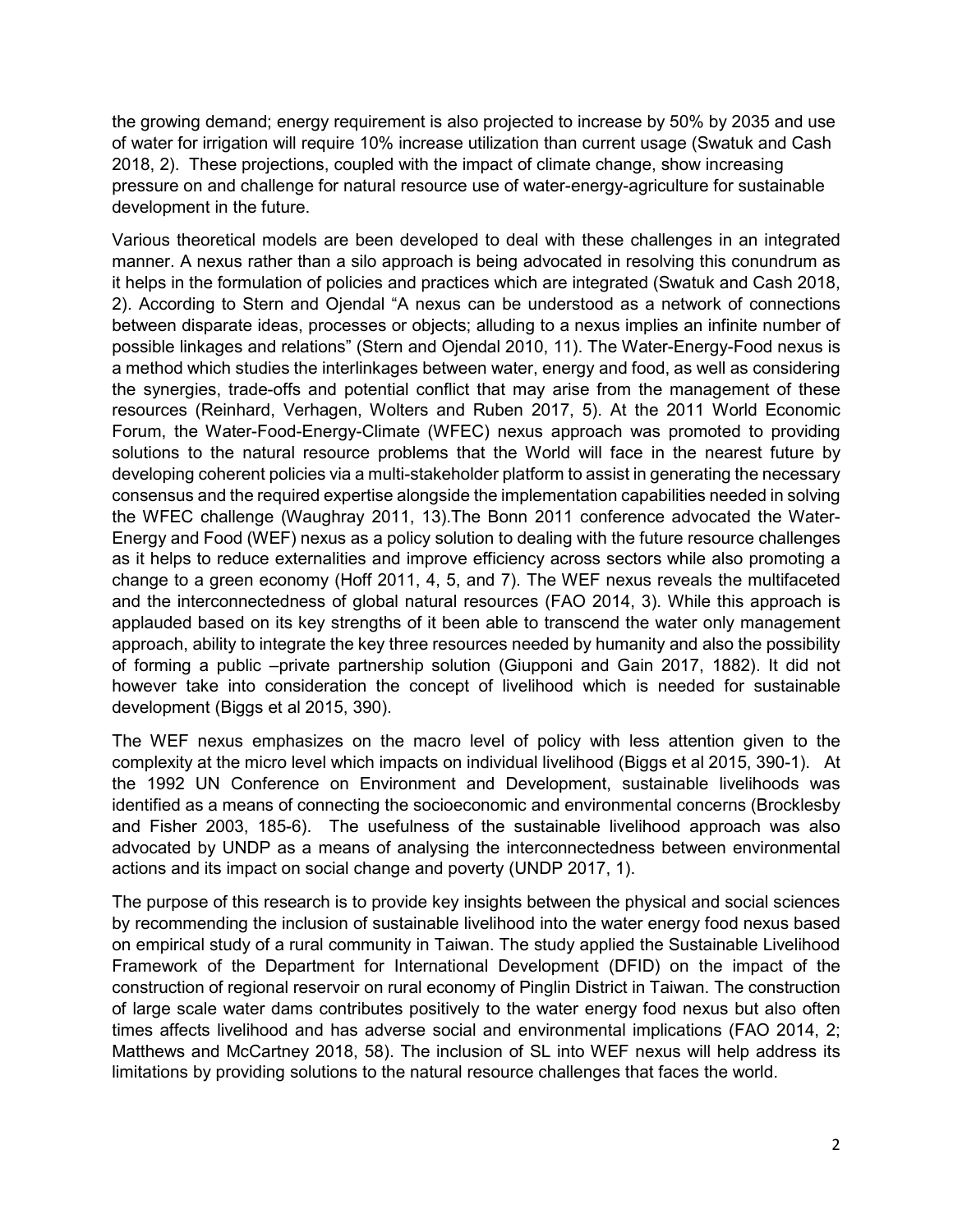This study canvasses that for the water energy food nexus to effectively address the natural resource challenge of the future there is the need for the introduction of sustainable livelihood into the nexus as it helps to connect the socioeconomic and environmental dimensions of development. The paper proceeds further with the outline of the theoretical framework of the sustainable livelihood approach (SLA), followed consecutively by the contextual background in Pinglin, the research methodology, findings from the study, discussion of findings and finally the conclusion.

# *Sustainable Livelihood Approach SLA*

Livelihood comprises the capabilities, assets and activities required for means of living and this is sustainable when it can cope with and recover from stress and shocks, sustain or improve its capabilities and provide opportunity for the next generation (Chambers and Conway 1991, 6). The SLA of DFID focuses on people instead of the resources they utilized or the government in its developmental strategies. It takes a holistic approach in analysing the constraints and opportunities that are available to people irrespective of which dimension (i.e. in which sector, geographical space or level, from the local through to the international) it happens. By so doing, it is able to have an insight into how people's livelihoods are determined based on various influencing factors and how these can be adjusted in enhancing their livelihood outcomes. The livelihood approach emphases the need for more collaboration of macro policies and planning to be informed by knowledge gained at the local level, as the exclusion of rural areas as often led to underestimation of the impact of developmental activities (DFID 1999,1.3). The use of a framework helps in analysing the main factors that affects people's sustainable livelihood and the multiple relationship between these factors in a developmental project (DFID 1999, 2.1). Its effectiveness as an analytical tool is useful in investigating the interconnectedness between environmental actions and social change (UNDP 2017, 1).

The sustainability livelihood framework summarizes the main components of livelihood assets and strategies which are used by individuals and communities in order to survive in face of shocks and crises as depicted in Figure 1. Livelihood is sustainable if natural resources are conserved for future generations, baseline economic welfare is achieved and maintained, social exclusion is minimized and institutions are able to perform their activities over a long period (DFID 1999, 1.4 and 2.1).

The livelihood framework recognizes five capitals- human, natural, social, physical and financial –which are necessary to attain progressive livelihood outcomes and no one capital is adequate to produce the various different livelihood outcomes that people desire (DFID 1999, 2.3).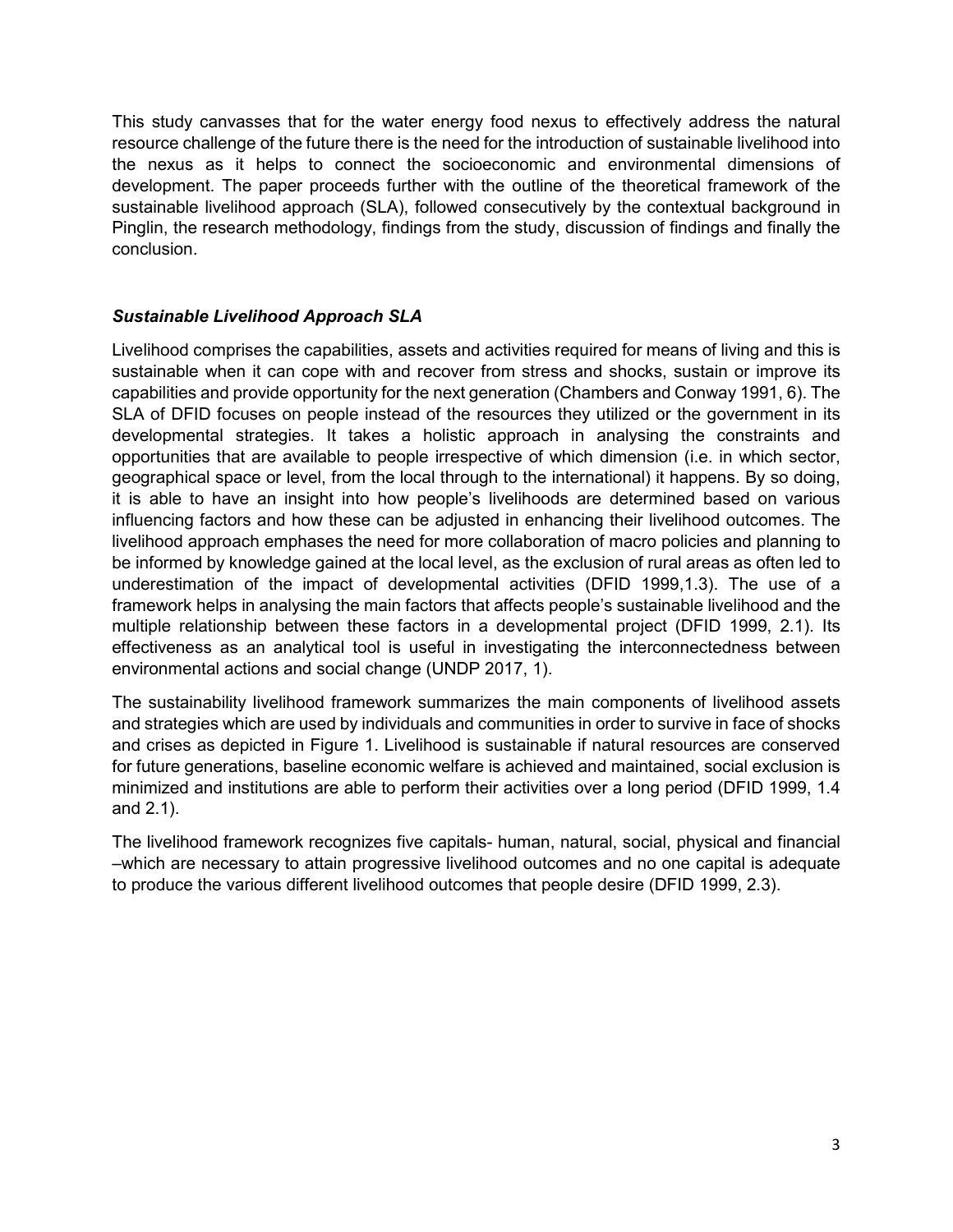

*Figure 1: The DFID Sustainable Livelihood Framework 1999, 2.1*

While it is noted that livelihood approaches are often absent in environmental focused projects (UNDP 2017, 18), the use of the SLF in analysing the impact of the construction of water reservoir on economic agents livelihood in Pinglin will reduce the gap in literature on the interlinkages between the WEF nexus and sustainable livelihood.

## *Contextual Background.*

Pinglin District in Taiwan, surrounded by mountains and hills is located on the southeast of the New Taipei City. Its geographical size is about 173.83 square kilometer town, making it the third largest district in the New Taipei City Municipal Government comprising of 29 Districts (Lin, 2012. 90 and 92). The terrain of the area which is between 150meters and 1200 meters above sea level alongside its abundant natural water resource flowing from upper segment of the Beishi River makes it conducive for tea cultivation and as catchment area for the construction of water reservoir (Pinglin District Office [PDO], 107 years annual statistics, 3). About 80% of the local economy activities are centered on the growing of tea and tea marketing (PDO, 107 years annual statistics,  $III$ ).

The rapid economic development coupled with population expansion in Taiwan and most especially in Taipei City in the 1970s lead to the construction of regional reservoirs in different part of the country to mitigate the then water scarcity as the supply system was not able to meet up the growing demand (Chou, Lee and Yeh 2013, 666). The closeness of Pinglin District to Taipei City coupled with its abundant water resource from the Beishi River and topographic features lead to its selection as one of the catchment areas for the construction of Feitsui Reservoir (Chiang 2015, 3-4). Figure 2 shows that the entire land of Pinglin falls into the conservation zone for the Feitsui Reservoir construction.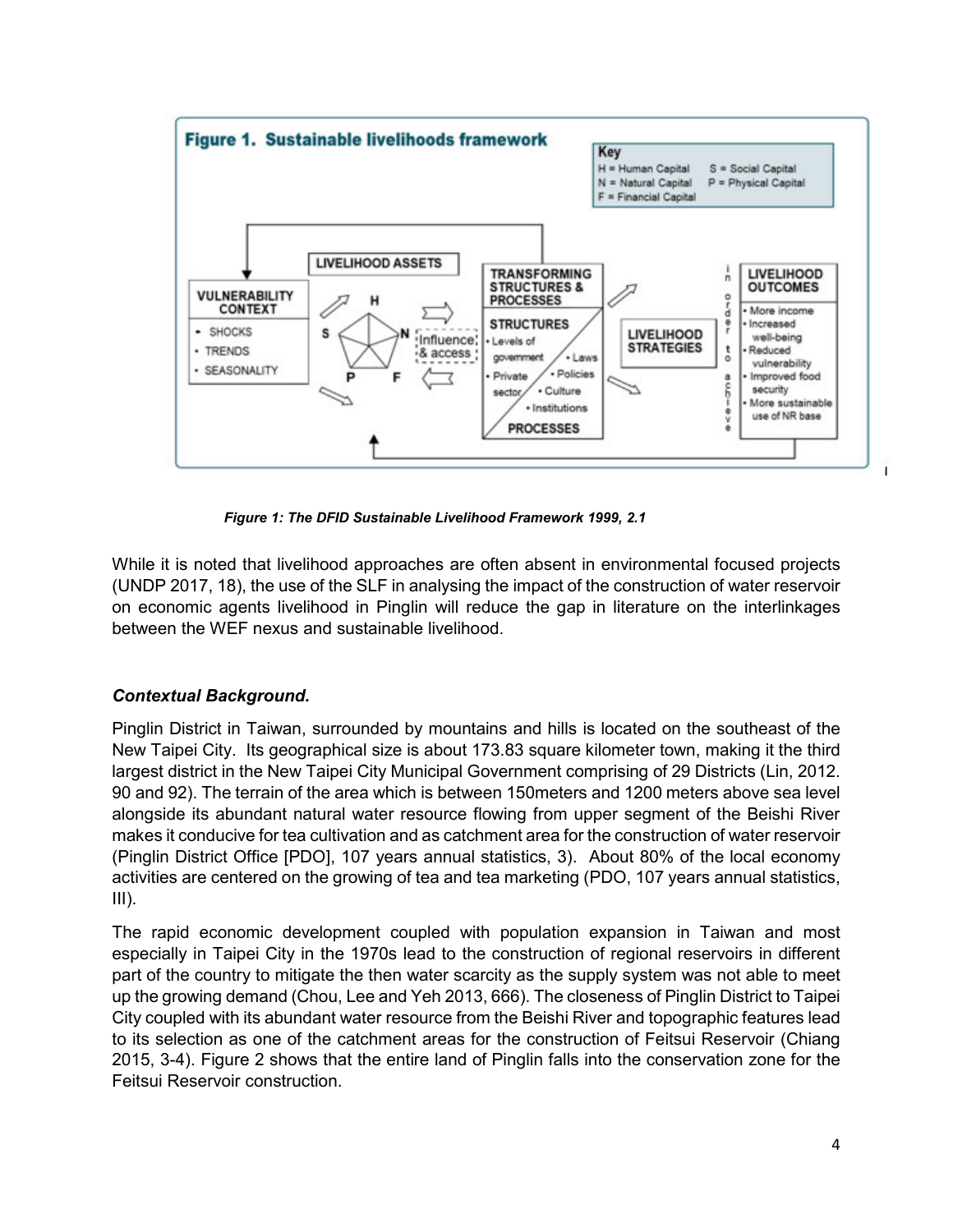

# Taipei Water Source Domain

Figure 2: Map of Water Catchment Zone. Retrieved from https://www.wratb.gov.tw/media/2714/bscope.jpg

According to Taipei Feitsui Reservoir Administration (TFRA) the reservoir with watershed area of 303kms was constructed between 1979 and 1987. It not only supplies close to 3.35 million cubic meters of water to residents of greater Taipei but also serves as power generation and flood mitigation (TFRA Promotional Material). Since the entire land of Pinglin District fell under the watershed area for the construction of the reservoir strict laws and regulations were put in place to preserve the water quality and quantity (PDO, 107 years annual statistics, 2).

Part of the law prevents the construction of building if the natural slope of the area is greater than 30%, table 1 shows that 80% of land is not available for construction so as to enhance further development of the District. The strict restrictions on housing renovation have also made it expensive for the residents to embark on such activity as houses are only left to waste instead of renovating (PDO, 107 years annual statistics, 2 and 7). The imposition of these laws and regulations has not only hindered economic activities such as industrial expansion and land utilization for the District but it has also affected the living standards of the people (PDO, 107 years annual statistics, 2 and 7; Chang 2016, 17).

| <b>Slope Distribution</b> | <b>Percentage of Area</b> |
|---------------------------|---------------------------|
| More than 45%             | 60%                       |
| 45-30%                    | 20%                       |
| $30 - 20%$                | 14%                       |
| 20% or Less               | 6%                        |

# *Table 1. Distribution of Land Type in Pinglin*

Source: Pinglin District 107 years Annual Account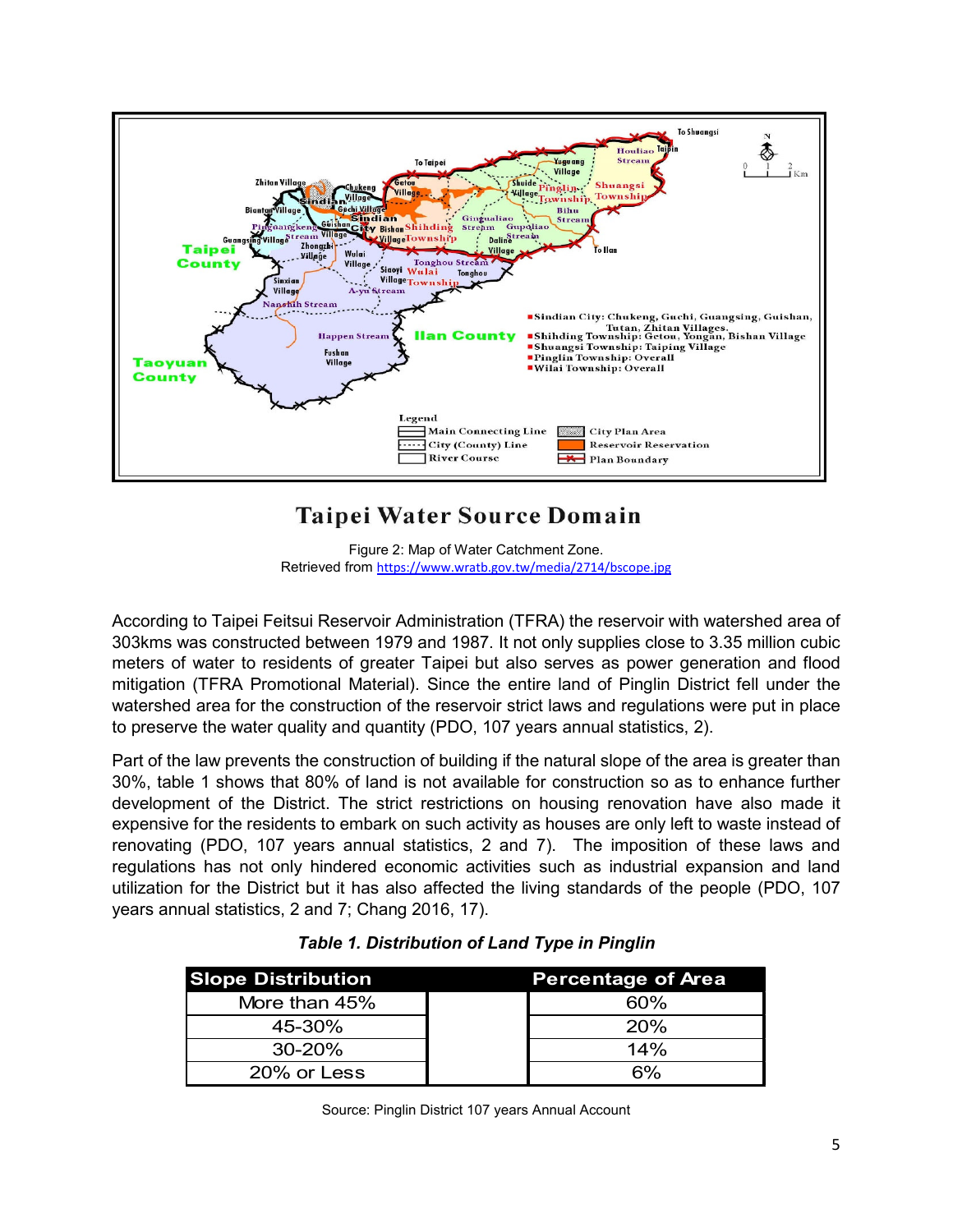These laws and regulations aside from affecting economic activities for the District has also affected its population growth. The population size has not grown over 7000 people over the years with population growth of about zero percent as younger generations in the District are migrating to the urban cities due to the various restrictions on industrial expansion and commercial activities that have stalled employment opportunities (PDO, 107 years annual statistics, 6 & 7).

In order to compensate for the usage of its natural resource, Pinglin District is been compensated annually via a water refund policy distribution from the Taipei City Government. Table 2 shows the distribution of annual water refund based on available data from 2011 to 2017 which are classified under the following; residential subsidies, agricultural promotion, water resource conservation, tourism promotion, and local activities (Chiang, Wang and Huang 2018, 147).

|                                       | 2011            | 2012            | 2013            | 2014            | 2015            | 2016            | 2017            |
|---------------------------------------|-----------------|-----------------|-----------------|-----------------|-----------------|-----------------|-----------------|
| <b>Classification of Distribution</b> | <b>NT\$'000</b> | <b>NT\$'000</b> | <b>NT\$'000</b> | <b>NT\$'000</b> | <b>NT\$'000</b> | <b>NT\$'000</b> | <b>NT\$'000</b> |
| <b>Residential Subsidy</b>            | 42.450          | 42.450          | 43,000          | 52.750          | 52.730          | 49,000          | 48,050          |
| <b>Local Activities</b>               | 7.900           | 8.000           | 7.300           | 5.830           | 4.770           | 6.860           | 5,750           |
| Tourism Promotion                     | 3.500           | 3.400           | 3.500           | 8.000           | 25.500          | 16.200          | 2,240           |
| Water Resource Protection             | 4.770           | 6.770           | 9.000           | 5.500           | 3.200           | 11.150          | 12.260          |
| Agricultural Promotion                | 6.500           | 6.500           | 6.500           | 4.500           | 4.150           | 2.700           | 3.700           |
| <b>Total</b>                          | 65,120          | 67,120          | 69,300          | 76,580          | 90,350          | 85,910          | 72,000          |

*Table 2 – Distribution of Annual Water Resource Refund (2011-2017)* 

Source from Pinglin District Office cited in Chiang, Wang and Huang, 2018. Page 147

A further breakdown of the classification for residential subsidy includes promotion of social welfare in terms of national health and accidental insurance among others; local activities consist of local transactional connections and communication among others; tourism promotion consist of promotions and trainings; agricultural promotion entails promotion of agricultural goods, subsidies on pesticide for Tea Farmers and various coordination of tea competition within and outside Pinglin among others (Chiang 2015,13; PDO Sponsorship Guidelines 2019 Report, 5, 17 & 24). These various subsidies are meant to compensate Pinglin for the use of its water resources which have led to the introduction of the Water Protection Laws and Regulations in the District.

The above contextual background shows the current prevailing restrictions in Pinglin rural economy and this research aims to explore the implications of the construction of the water reservoir on the sustainable livelihood of the economic agents in the District using the DFID SLF.

# *Research Methodology*

The study was conducted in Pinglin District using mixed method research approach as it has a better capacity to answer complex research phenomena than a qualitative or quantitative research method in isolation thereby giving a more a complete understanding of the research question under study (Lund 2012, 157). Semi structured interview and Survey were the main research tools used for data collection across economic agents such as entrepreneurs and government workers (Nelson 2009, 5) in the study area between the period of June and July 2019. Tea farming and its related value chain development (VCD) controls about 80% of the economic activity in the study area (PDO, 107 Annual Report, page 7). In this regard five category of economic agents as shown in the figure 3 below were surveyed and interviewed.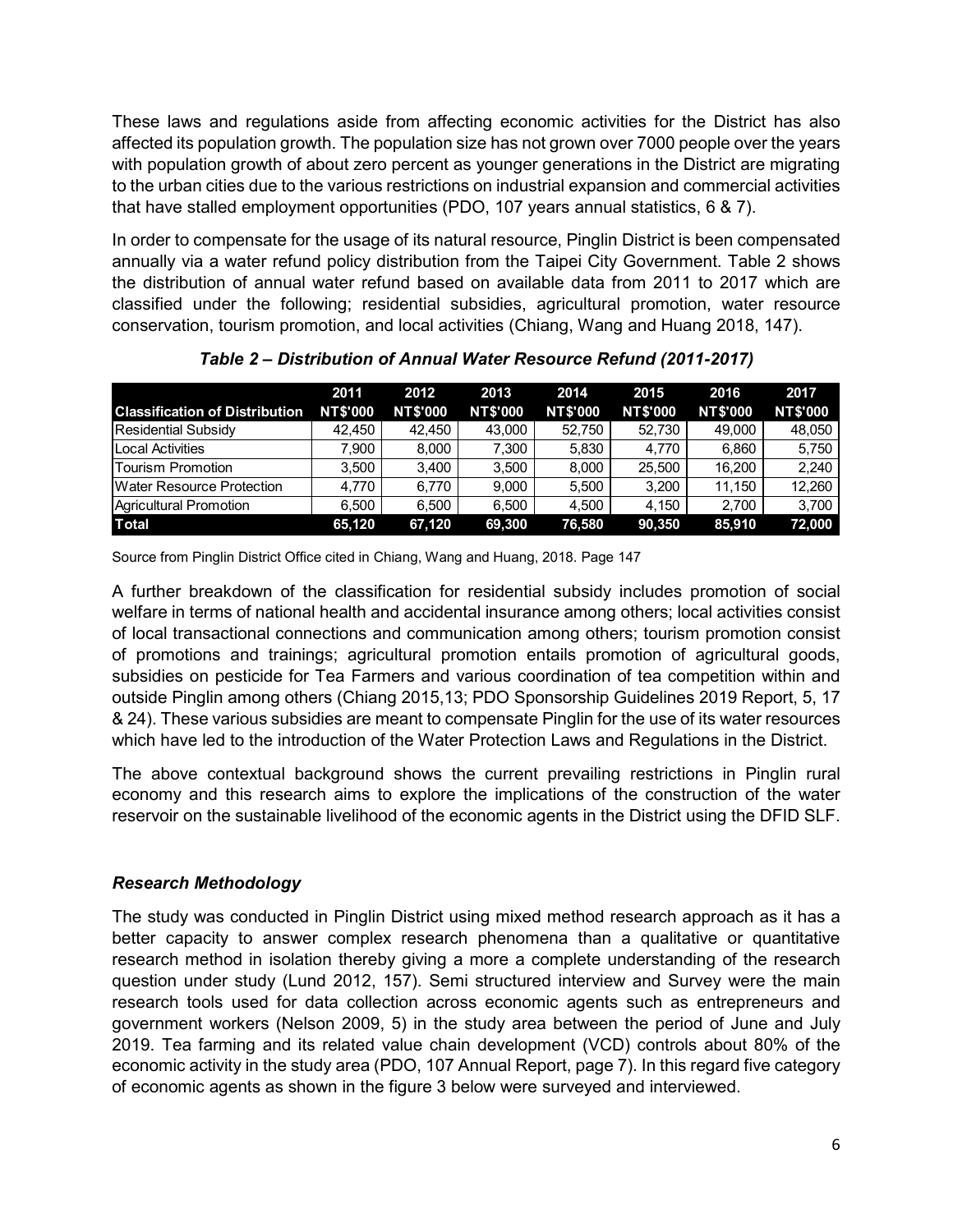

*Figure3 Categories of Economic Agents Surveyed* 

# *Key Informant Interviews*

Six key informant interviews were conducted using semi structured open ended questions that were developed using the sustainable livelihood framework. Key informants were selected by National Taiwan University (NTU) based on informant position within the community and who are able to give a deeper information on the phenomena of study (Marshall 1996, 92). The Interviewees were conducted mostly in Taiwanese using Research Assistant from NTU, these gave their candid opinion and shed more insight on the contextual situation in Pinglin. The Interview session lasted on average one hour allowing for deeper exploration of phenomenon and information gathered in most cases were unanimous across all spectrum of questions.

# *Questionnaire Interviews*

In conducting the survey, primary data was collected via a face-to-face questionnaire interviews which contained 11 sections and 42 questions across the SLF. Economic agents who had shops in the business areas of Pinglin District comprising of Pinglin Old Street, Pinglin Road, Shuide Industry Road, Pingshuang Road, Beiyi Highway (Section 8) and Da-Lin were surveyed with the help of Research Assistant from NTU.

# **Framework of Survey and Semi Structure Interview Questions**

The SLF allowed for a thorough development of questions in assessing how livelihoods have been affected along the below components since the construction of Feitsui Reservoir (FR) and the introduction of the various Laws to control water quality;

# *The Vulnerability Context*

The vulnerability context in the DFID SLF is the external environment in which people exist and over which they have no influence over. This factor is crucial on people's livelihood as it directly affects the assets that people have and the choices available in order to survive (DFID 1999, 2.2). In the context of the study, economic agents were asked if their businesses have been able to compete with other businesses outside of Pinglin and if employment opportunities have been on the rise after the construction of FR and introduction of the various laws.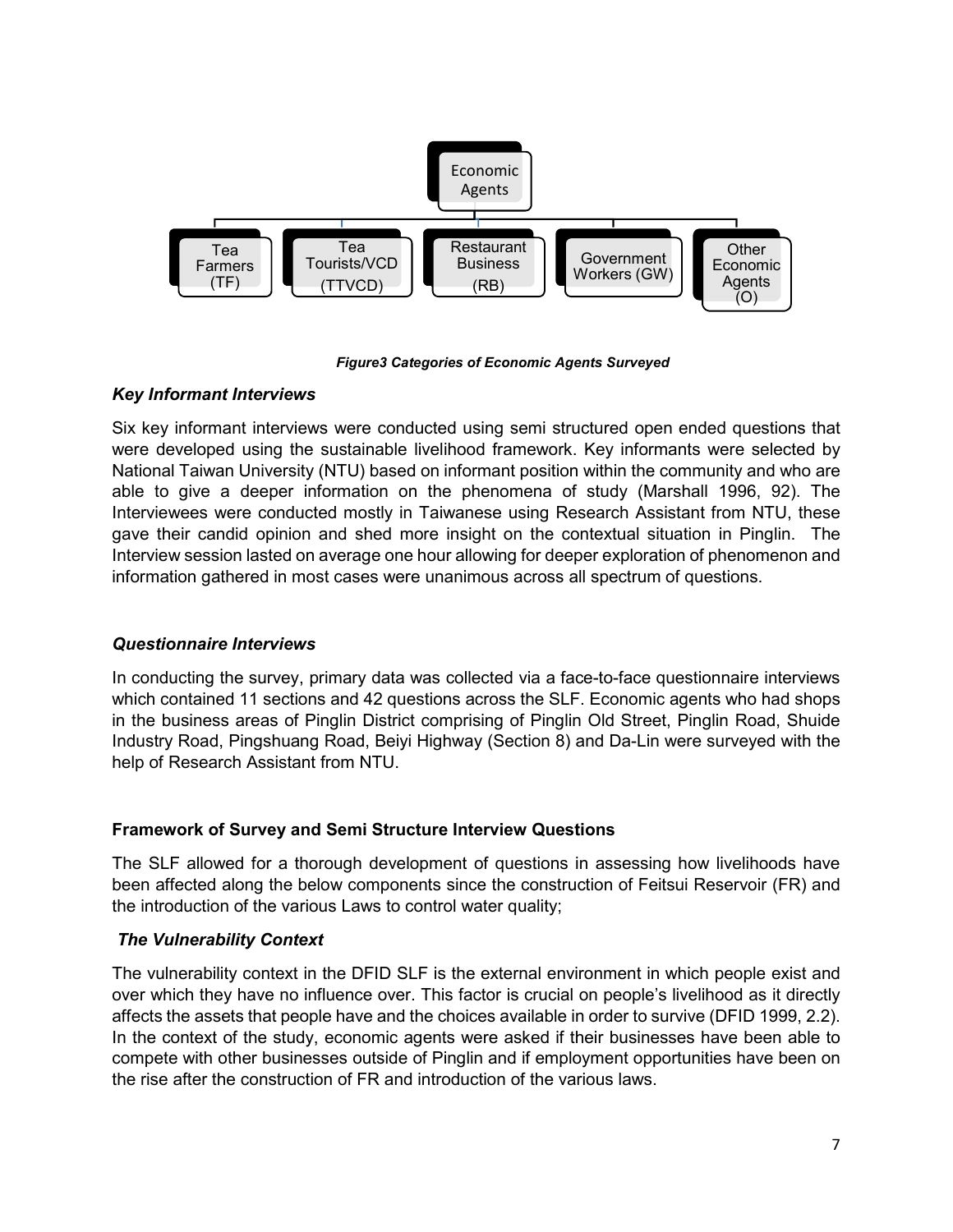# *Human Capital*

In the SLF this represents the skills, experience, ability to work and good health that when combined enables people to engage in various livelihood strategies thereby realizing own livelihoods objectives (DFID 1999, 2.3.1). Part of the component of the water resource refund to Pinglin is for Agricultural and Tourism promotion which is to improve skills as well as social welfare that takes care of health insurance (Chiang 2015, 13; PDO Sponsorship Guidelines 2019 Report, 5, 17 & 24). Questions were asked if the annual distribution of the water resource refund have improved the business skills and health status of economic agents.

# *Social Capital*

According to DFID this refers to the social resources, which people depend upon on when seeking their livelihoods objectives. It includes the networks, association, local authorities etc. that people can draw upon in influencing structures and processes (DFID 1999, 2.3.2). Another component of the Water Resource Fund is for the promotion of Business and Tea Competition within and outside Pinglin and also local activities that enhances transactional connections and communication for economic agents within Pinglin (Chiang 2015, 13; PDO Sponsorship Guidelines 2019 Report, 5, 17 & 24). In this context economic agents were asked if the construction of the FR have increased their business connections within and outside Pinglin.

# *Natural Capital*

Within the SLF this connotes the stocks of assets such as land, forest, property etc. which are used as inputs for creating livelihood. This capital is very close to the vulnerability context within the framework especially on those that depend on natural resources for livelihood (DFID 1999, 2.3.3). In Pinglin land is either privately or government own and there are various restrictions based on the water protection laws and regulation on how natural capital can be used. Therefore economic agents were asked the type of ownership structure of their land/farm/property of business and if these can be used for multiple uses to enhance livelihood outcomes. Also question on the adequacy of the water resource refund in compensating for lost business opportunities of economic agents was also asked.

# *Physical Capital*

Physical Capital refers to the basic infrastructure and production inputs required to assist livelihoods and lack of this further entrenches poverty (DFID 1999, 2.3.4).In the context of sustainable livelihood questions were asked if the construction of the water reservoir has made Pipe borne water available for home use and other uses as such irrigation of farms and if this was affordable.

# *Financial Capital*

This denotes the financial resources such as stocks and regular inflow of money which people use to realize their objectives regarding livelihoods within the SLF (DFID 1999, 2.3.5). The distribution of the annual water resource refund is expected to enhance the financial capital of economic players in Pinglin. In this regard, economic agents were asked if their income have been increasing and cost of doing business have been decreasing due to the annual water refund remittance. Question was also asked if the refund is sufficient in taking care of their total annual medical bills. These are to help augment financial capital thereby enhancing livelihood outcomes.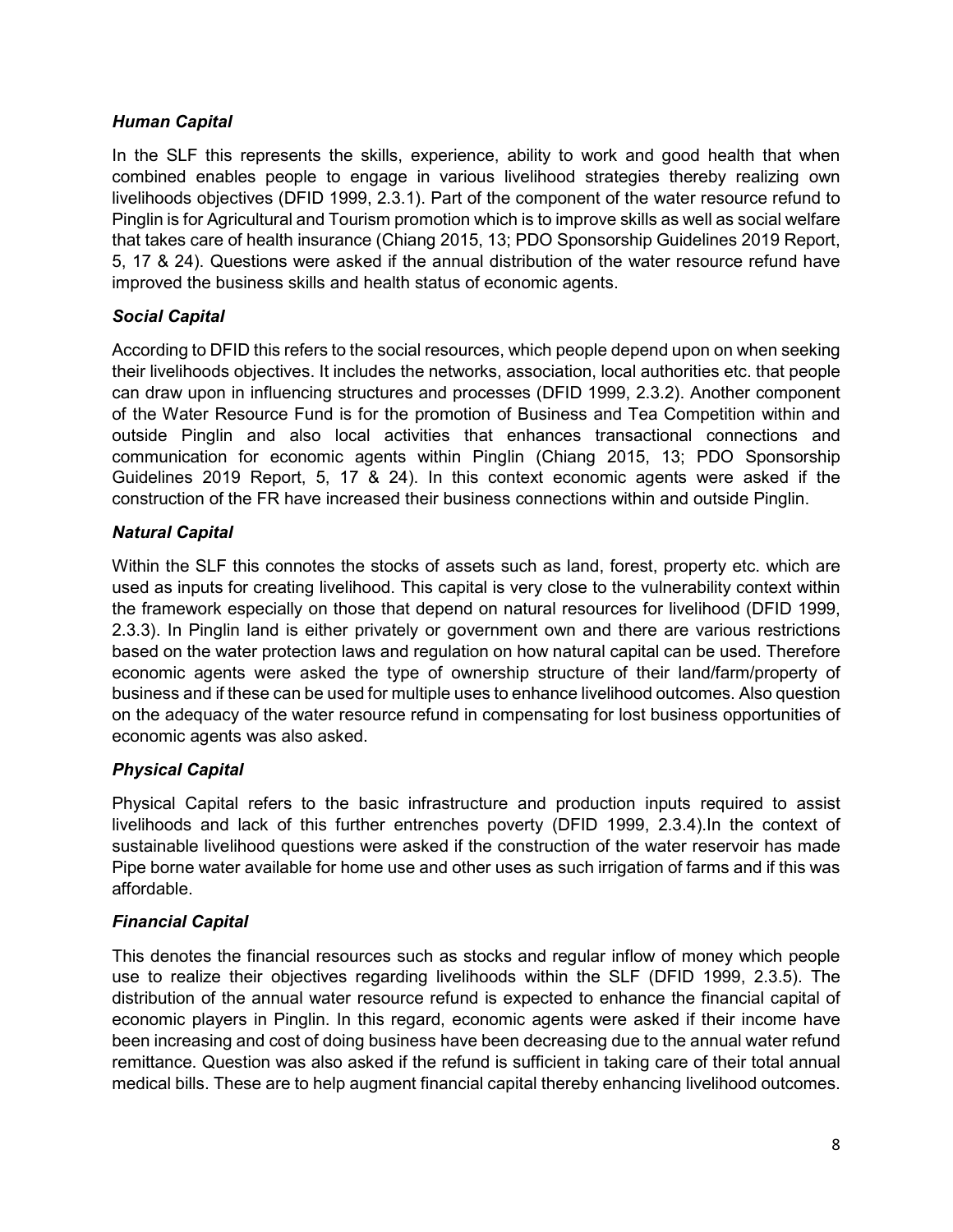## *Transforming Structures and Processes (TSP)*

TSP within the SLF are the institutions, organizations, policies and legislations that help determine livelihoods. They define the access that people have to various types of capital and livelihood strategies. Making TSP work for the poor has always been a common challenge in the developmental space (DFID 1999, 2.4 and 2.4.1). Along this line, economic agents were asked if their total interest were considered in the construction of the FR cum introduction of the Laws and if they thought that these Laws can be amended to accommodate further development in the community. They were also asked if their property can be converted into other uses within the current laws.

## *Livelihood Strategies*

Livelihood Strategies in the SLF is the range and combination of choices and opportunities that people have so as to survive the shocks and stresses of the vulnerability context (DFID 1999, 2.5). In this context economic agents were asked if they have other businesses aside the current one, investments such savings and pensions and if they receive financial support.

## *Livelihood Outcomes.*

Livelihood Outcomes are the accomplishments of Livelihood Strategies that people seek to attain which must be sustainable. This could be inform of increased income, increased well-being, etc. (DFID 1999, 2.6). In light of this, economic agents were asked to rate how the construction of the FR has increased their income, improved well-being and social inclusion in addition to reduced vulnerability to shock.

## *Data Analysis*

Field data from the questionnaire were entered into a database using Microsoft excel tool which helped to summarize the results in tables across economic agents for better comparison. The use of tables serves as a useful method of organizing information as it helps to reveal the differences between stakeholders (Ashley and Hussein 2000, 39). Data from the semi-structured interview were transcribed from Taiwanese into English and coded across key themes of the SLF which was used in synthesizing the result from the quantitative data. The use of coding helped the Researcher in evaluating and organizing qualitative data along relevant themes when transcribing interviews (Cope 2010, 441).

## **Results**

The findings from the survey and semi-structured interview focuses on the usage of DFID SLF in analysing how the building of Feitsui Reservoir which supplies water and electricity to Taipei City have affected the sustainable livelihood of economic agents in Pinglin.

Table 3 shows that 108 respondents were surveyed with 55 females and 53 males with the largest group of economic agents coming from Tea Farmers constituting 44% of the total respondents. Most Economic Agents had 20 years and above experience in their business and as such were able to give insightful comparison on what the operating business environment were before and after the construction of the reservoir. The interviewees from semi-structured interviews comprises of five males and one female from different spectrum economic activities in Pinglin.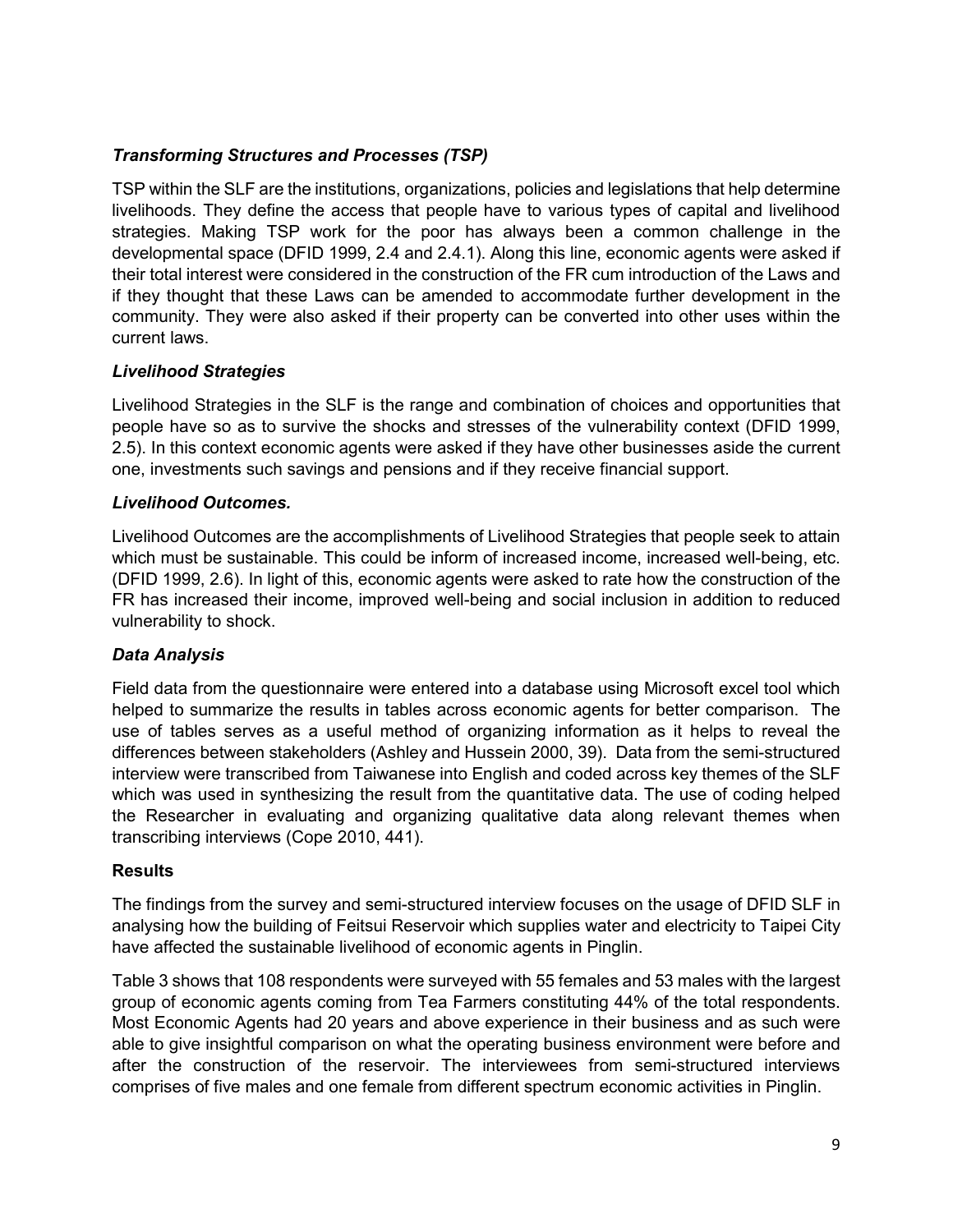| Table 3 - Demographics of Respondents Survey (n= 108) |                    |                    |            |                                     |                       |       |  |  |  |
|-------------------------------------------------------|--------------------|--------------------|------------|-------------------------------------|-----------------------|-------|--|--|--|
|                                                       | TF                 | <b>TTVCD</b>       | <b>RB</b>  | <b>GW</b>                           |                       | Total |  |  |  |
| Male Respondents                                      | 30                 | 5                  | 6          |                                     | 10                    | 53    |  |  |  |
| Female Respondents                                    | 17                 | 22                 |            |                                     | 10                    | 55    |  |  |  |
| Mode of Age Bracket (Years)                           | 55-64              | 55-64              | $35 - 44$  | 55-64 & 25-34                       | 65 & above            |       |  |  |  |
| Mode of years of been in Business                     | 20 & above         | 20 & above         | $1 - 5$    | $11 - 15 & 1 - 5$                   | 20 & above            |       |  |  |  |
| Mode of Educational Level                             | <b>High School</b> | <b>High School</b> | University | <b>High School &amp; University</b> | <b>Primary School</b> |       |  |  |  |
|                                                       |                    |                    |            |                                     |                       | 108   |  |  |  |

## *Table 3: Demographics of Respondents*

The responses of economic agents to the questions asked using the SLF are presented below.

## *The Vulnerability Context*

In the context of vulnerability, 55 of the respondents were of the view that the construction of FR and the introduction of the laws has hindered the ability of their businesses to compete outside of Pinglin. 53 respondents were of the opinion that their businesses have been able to compete outside of Pinglin based on Table 4A. 64% of the total number of Tea Farmers (TF) surveyed opined that their businesses have not been able to compete while 70% of the Tea Tourist and Value Chain Development (TTVCD) economic agents had a contrary view. Almost all of the respondents agreed to the fact that employment opportunities in Pinglin have either been static or decreasing based on Table 4B.

| Table 4A - Ability to compete with same type of Business outside of Pinglin (n= 108) |    |       |    |    |    |       |  |  |
|--------------------------------------------------------------------------------------|----|-------|----|----|----|-------|--|--|
| <b>Vulnerability Context Responses</b>                                               |    | TTVCD | RB | GW |    | Total |  |  |
| My business cannot compete                                                           | 30 |       |    |    |    | 55    |  |  |
| My business can compete                                                              |    | 19    |    |    |    | 53    |  |  |
| Total                                                                                | 47 |       |    |    | 20 | 108   |  |  |

| Table 4B - Rise in Employment / Job Opportunities in Pinglin (n= 108)       |    |    |   |   |    |     |  |  |
|-----------------------------------------------------------------------------|----|----|---|---|----|-----|--|--|
| <b>RB</b><br>GW<br>Total<br><b>Vulnerability Context Responses</b><br>TTVCD |    |    |   |   |    |     |  |  |
| Static & Decreasing                                                         | 47 | 26 |   |   | 20 | 107 |  |  |
| Increasing                                                                  |    |    |   |   |    |     |  |  |
| <b>Total</b>                                                                | 47 | 27 | 9 | 5 | 20 | 108 |  |  |

All of the interviewees alluded to the fact that the construction of the reservoir, which led to the introduction of various laws, is good for the preservation of water quality, but not for development of the District.

## *Human Capital*

Almost all the economic agents were of the view that the water resource compensation for using their natural resources has had no impact in improving their business skills. In the context of improvement in health status, 82% of the respondents opined that the health insurance from the compensation have no impact on their health status as shown in Table 5A and 5B.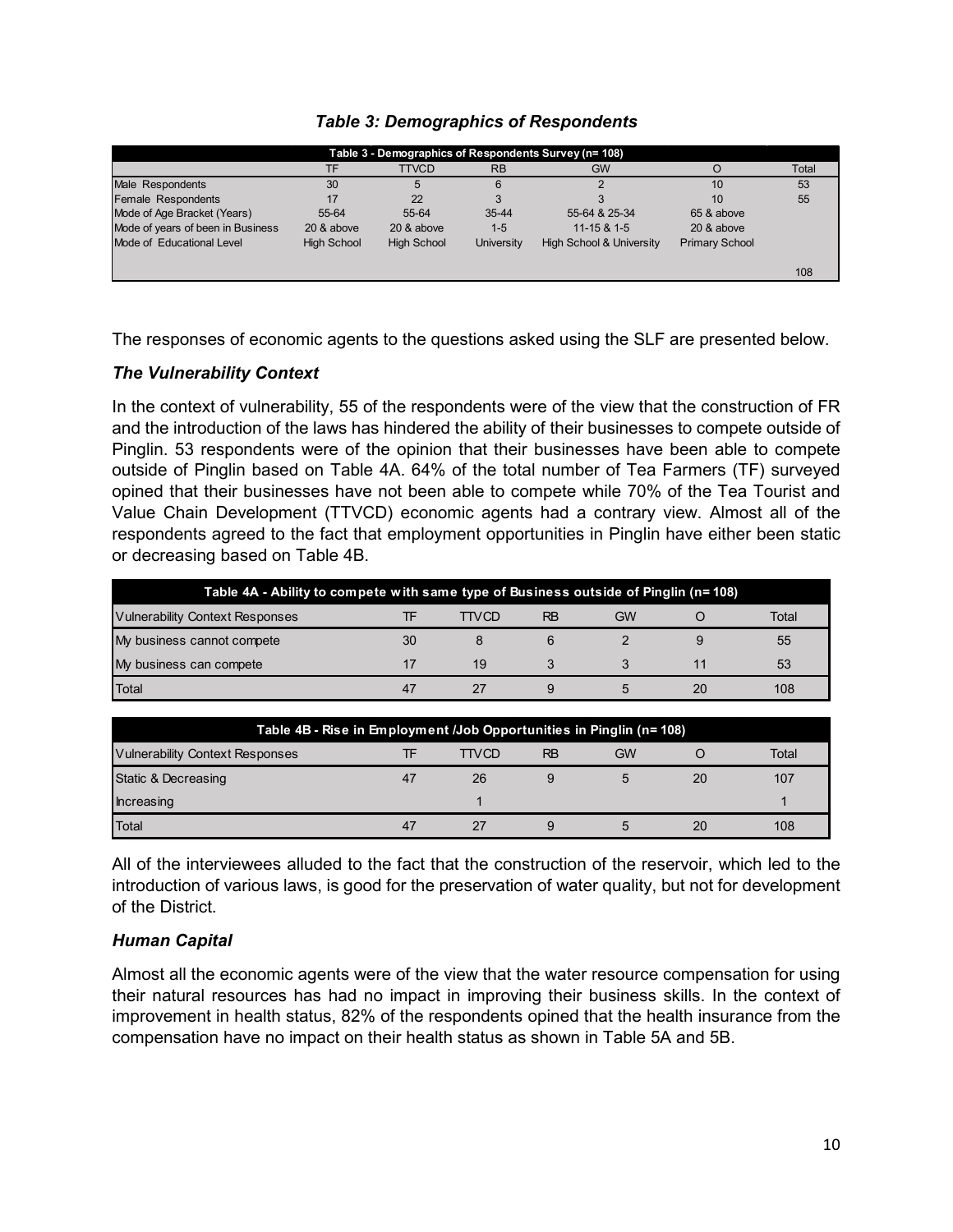|                 | Table 5A - Impact of Water Resource Refund on Improved Business Skills/Knowledge (n= 108) |       |           |    |    |       |  |  |
|-----------------|-------------------------------------------------------------------------------------------|-------|-----------|----|----|-------|--|--|
| Human Capital   |                                                                                           | TTVCD | <b>RB</b> | GW |    | Total |  |  |
| No Impact       | 45                                                                                        | 27    |           |    | 18 | 103   |  |  |
| Positive Impact |                                                                                           |       |           |    |    |       |  |  |
| <b>Total</b>    | 47                                                                                        | 27    |           | h. | 20 | 108   |  |  |

| Table 5B - Impact of Water Resource Refund on Health Status (n= 108) |    |              |           |           |    |       |  |  |
|----------------------------------------------------------------------|----|--------------|-----------|-----------|----|-------|--|--|
| Human Capital                                                        |    | <b>TTVCD</b> | <b>RB</b> | <b>GW</b> |    | Total |  |  |
| No Impact                                                            | 41 | 19           |           |           | 16 | 89    |  |  |
| Positive Impact                                                      |    |              |           |           |    | 19    |  |  |
| Total                                                                | 47 | 27           |           |           | 20 | 108   |  |  |

All of the interviewees also conceded to the fact the refund has had no impact on business skills and health insurance, they were all of the view that the amount for health insurance is too small as locals still had to pay substantial part of the medical bills.

## *Social Capital*

The social capital dimension of the survey indicated that the compensation for the use of Pinglin natural resource have not helped in business connections both within and outside of District. Table 6A shows that 52% economic agents surveyed were of the view that the refund has had no impact. Table 6B shows the water refund has not helped to improve their social capital as 67% of the respondents were of the view that this has not improved their business connections outside of Pinglin.

| Table 6A - Impact of Water Resource Refund on Improved Business Connections within Pinglin (n=108) |    |              |           |           |    |       |  |  |  |
|----------------------------------------------------------------------------------------------------|----|--------------|-----------|-----------|----|-------|--|--|--|
| <b>Social Capital</b>                                                                              |    | <b>TTVCD</b> | <b>RB</b> | <b>GW</b> |    | Total |  |  |  |
| No Impact                                                                                          | 24 | 12           |           |           | 12 | 56    |  |  |  |
| Negative Impact                                                                                    | 11 |              |           |           | 5  | 26    |  |  |  |
| Positive Impact                                                                                    | 12 | 10           |           |           |    | 26    |  |  |  |
| Total                                                                                              | 47 |              |           |           | 20 | 108   |  |  |  |

| Table 6B - Impact of Water Resource Refund on Improved Business Connections outside Pinglin (n= 108) |    |                |           |           |    |       |  |  |
|------------------------------------------------------------------------------------------------------|----|----------------|-----------|-----------|----|-------|--|--|
| Social Capital                                                                                       | TF | <b>TTVCD</b>   | <b>RB</b> | <b>GW</b> |    | Total |  |  |
| No Impact                                                                                            | 35 | 16             |           |           | 12 | 72    |  |  |
| Negative Impact                                                                                      |    | $\overline{5}$ |           |           | 5  | 22    |  |  |
| Positive Impact                                                                                      | 5  | 6              | $\Omega$  |           |    | 14    |  |  |
| Total                                                                                                | 47 | 27             | 9         | 5         | 20 | 108   |  |  |

The Interviewees highlighted the fact that the District have made a lot of sacrifice for Taipei City which have neither helped in improving their social capital both within and outside of Pinglin.

## *Natural Capital.*

The stock of capital that economic agents uses in Pinglin are mostly privately owned as 82% of the economic agents from Table 7A own their Property for creating livelihood, however 90% of the respondent claimed that they cannot use their Property for others uses due to selection of Pinglin as a catchment area based on Table 7B. Table 7C shows that the water refund has not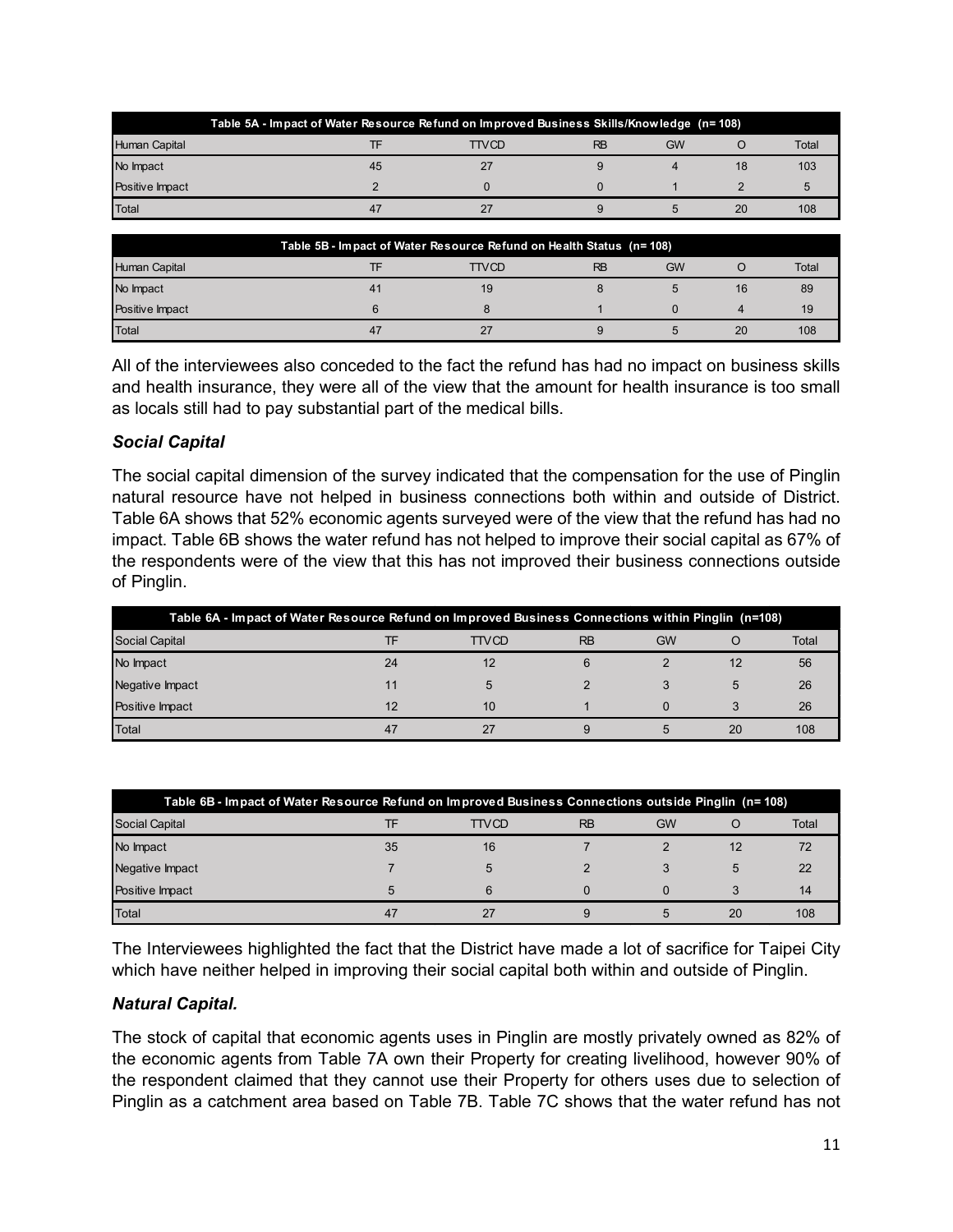compensated for lost business opportunities as 92% of the economic agents confirmed its inadequacy.

| Table 7A - Type of Ownership Right on Land/Farm/Business Property (n= 108) |    |       |           |           |    |       |  |  |
|----------------------------------------------------------------------------|----|-------|-----------|-----------|----|-------|--|--|
| <b>Natural Capital</b>                                                     | TF | TTVCD | <b>RB</b> | <b>GW</b> |    | Total |  |  |
| Private Ow nership                                                         | 42 | 23    | 6         |           | 15 | 89    |  |  |
| Community Ownership                                                        |    |       | $\Omega$  |           |    |       |  |  |
| Government Ow nership                                                      | 3  |       |           |           |    | 9     |  |  |
| Rental                                                                     |    |       |           |           |    |       |  |  |
| Total                                                                      | 47 |       |           | :5        |    | 108   |  |  |

|                           |    | Table 7B - Ability to Utilize Property for other Multiple Uses (n= 108) |    |    |    |       |
|---------------------------|----|-------------------------------------------------------------------------|----|----|----|-------|
| Natural Capital           | ΤF | TTVCD                                                                   | RB | GW |    | Total |
| Cannot use for other uses | 44 | 21                                                                      |    | 5  | 20 | 97    |
| Can use for other uses    |    |                                                                         |    |    |    |       |
| Total                     | 47 |                                                                         | 9  |    |    | 108   |

| Table 7C - Adequacy of Water Refund to Compensate on lost Business Opportunities |    |       |           |    |    |       | $(n=108)$ |
|----------------------------------------------------------------------------------|----|-------|-----------|----|----|-------|-----------|
| Natural Capital                                                                  |    | TTVCD | <b>RB</b> | GW |    | Total |           |
| Not Adequate                                                                     | 44 |       |           |    | 15 | 99    |           |
| Adequate                                                                         |    |       |           |    |    |       |           |
| Total                                                                            |    |       |           |    |    | 108   |           |

A common theme that resonates among all the interviewees is that Properties are mostly privately or government owned and that these cannot be used for other purposes other than the initial use it was registered for.

# *Physical Capital*

In Pinglin there are two main sources of water which are pipe borne and spring water, most of the respondents attested to the availability of pipe borne water and its affordability based on Table 8A and 8B. However 62% of the respondents opined that pipe borne water is only available for home use only and not for other uses like irrigation of farm land.

| Table 8A - Availability of Pipe Borne Water for Home use and other uses (n= 108) |    |       |           |           |    |       |  |  |  |
|----------------------------------------------------------------------------------|----|-------|-----------|-----------|----|-------|--|--|--|
| <b>Physical Capital</b>                                                          |    | TTVCD | <b>RB</b> | <b>GW</b> | O  | Total |  |  |  |
| Not Available for Home Use/Other Uses                                            | 14 |       |           |           |    | 21    |  |  |  |
| Available for Home Use only                                                      | 32 |       |           |           | 14 | 67    |  |  |  |
| Available for Home Use and Other Uses                                            |    | 13    |           |           |    | 20    |  |  |  |
| <b>Total</b>                                                                     |    |       |           |           | 20 | 108   |  |  |  |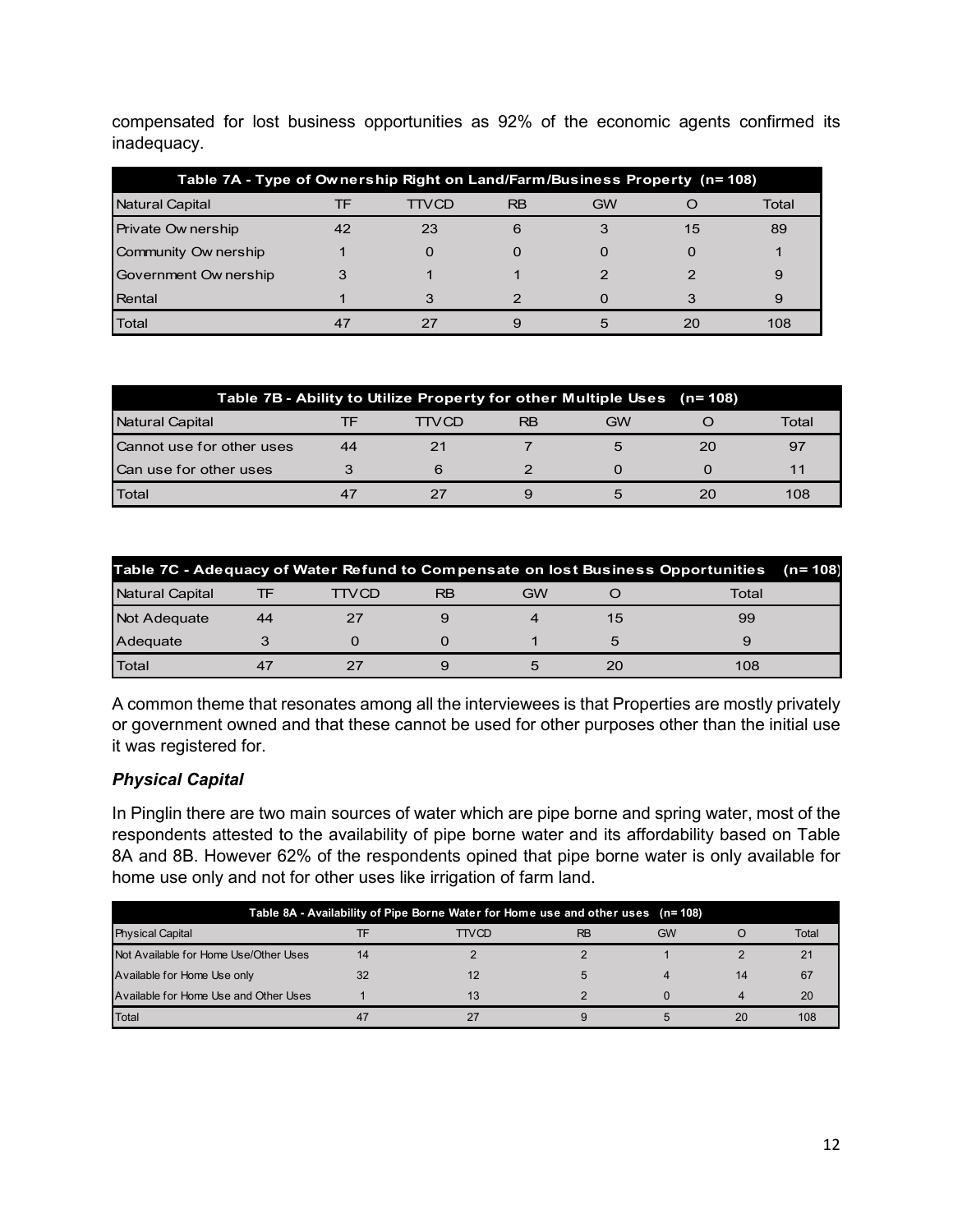| Table 8B - Affordability of Pipe Borne Water (n=108) |    |              |           |           |    |       |  |  |  |
|------------------------------------------------------|----|--------------|-----------|-----------|----|-------|--|--|--|
| <b>Physical Capital</b>                              |    | <b>TTVCD</b> | <b>RB</b> | <b>GW</b> |    | Total |  |  |  |
| Not Affordable                                       |    |              |           |           |    | 13    |  |  |  |
| Affordable                                           | 39 | 25           |           |           | 18 | 95    |  |  |  |
| Total                                                |    | 27           |           |           | 20 | 108   |  |  |  |

# *Financial Capital*

The various restrictions of the water protection laws have had a negative impact on the financial capital of most Economic Agents in Pinglin. Table 9A shows that income has either been static or decreasing since the construction of the reservoir. 62% of the Tea Farmers surveyed were of the view that their income have been decreasing. Most of the respondents are of the opinion that the water refund has not reduced their cost of doing business and the introduction of the laws have restricted their ability to engage in other types of businesses based on table 9B and 9C. Table 9D shows the insufficiency of the water refund remittances in meeting up with economic agents annual medical bills as 90% of the respondents attested to this.

| Table 9A - Rise in Income since the construction of Feitsui Reservoir/WPZ (n= 108) |    |              |           |           |    |       |  |  |
|------------------------------------------------------------------------------------|----|--------------|-----------|-----------|----|-------|--|--|
| <b>Financial Capital</b>                                                           | ТF | <b>TTVCD</b> | <b>RB</b> | <b>GW</b> |    | Total |  |  |
| <b>Static</b>                                                                      |    | 19           |           |           |    | 55    |  |  |
| Decreasing                                                                         | 29 |              |           |           |    | 51    |  |  |
| <b>Increasing</b>                                                                  |    |              |           |           |    |       |  |  |
| Total                                                                              | 47 |              |           |           | 20 | 108   |  |  |

| Table 9B - Reduction in Business Cost due to Water Refund Remittance (n= 108) |    |              |           |           |    |       |  |  |
|-------------------------------------------------------------------------------|----|--------------|-----------|-----------|----|-------|--|--|
| <b>Financial Capital</b>                                                      |    | <b>TTVCD</b> | <b>RB</b> | <b>GW</b> |    | Total |  |  |
| No Impact on Business Cost                                                    | 43 | 23           |           |           | 18 | 97    |  |  |
| Positive Impact on Business Cost                                              |    |              |           |           |    |       |  |  |
| Not Aw are                                                                    |    |              |           |           |    |       |  |  |
| Total                                                                         | 47 |              |           |           |    | 108   |  |  |

| Table 9C - Ability to Engage in other Businesses since the introduction of WPZ (n= 108) |    |              |           |           |    |       |  |  |
|-----------------------------------------------------------------------------------------|----|--------------|-----------|-----------|----|-------|--|--|
| <b>Financial Capital</b>                                                                |    | <b>TTVCD</b> | <b>RB</b> | <b>GW</b> |    | Total |  |  |
| Not been Able                                                                           | 40 | 18           |           |           | 16 | 83    |  |  |
| Have been Able                                                                          |    |              |           |           |    | 25    |  |  |
| <b>Total</b>                                                                            | 47 |              |           |           | 20 | 108   |  |  |

| Table 9D - Sufficiency of Water Refund Remittance for Annual Medical Bills (n= 108) |    |              |           |           |    |       |  |  |
|-------------------------------------------------------------------------------------|----|--------------|-----------|-----------|----|-------|--|--|
| <b>Financial Capital</b>                                                            | TF | <b>TTVCD</b> | <b>RB</b> | <b>GW</b> |    | Total |  |  |
| <b>Not Sufficient</b>                                                               | 46 | 22           | 8         |           | 16 | 97    |  |  |
| Sufficient                                                                          |    |              |           |           |    |       |  |  |
| Not Aw are                                                                          |    | Δ            |           |           |    |       |  |  |
| Total                                                                               | 47 |              |           |           | 20 | 108   |  |  |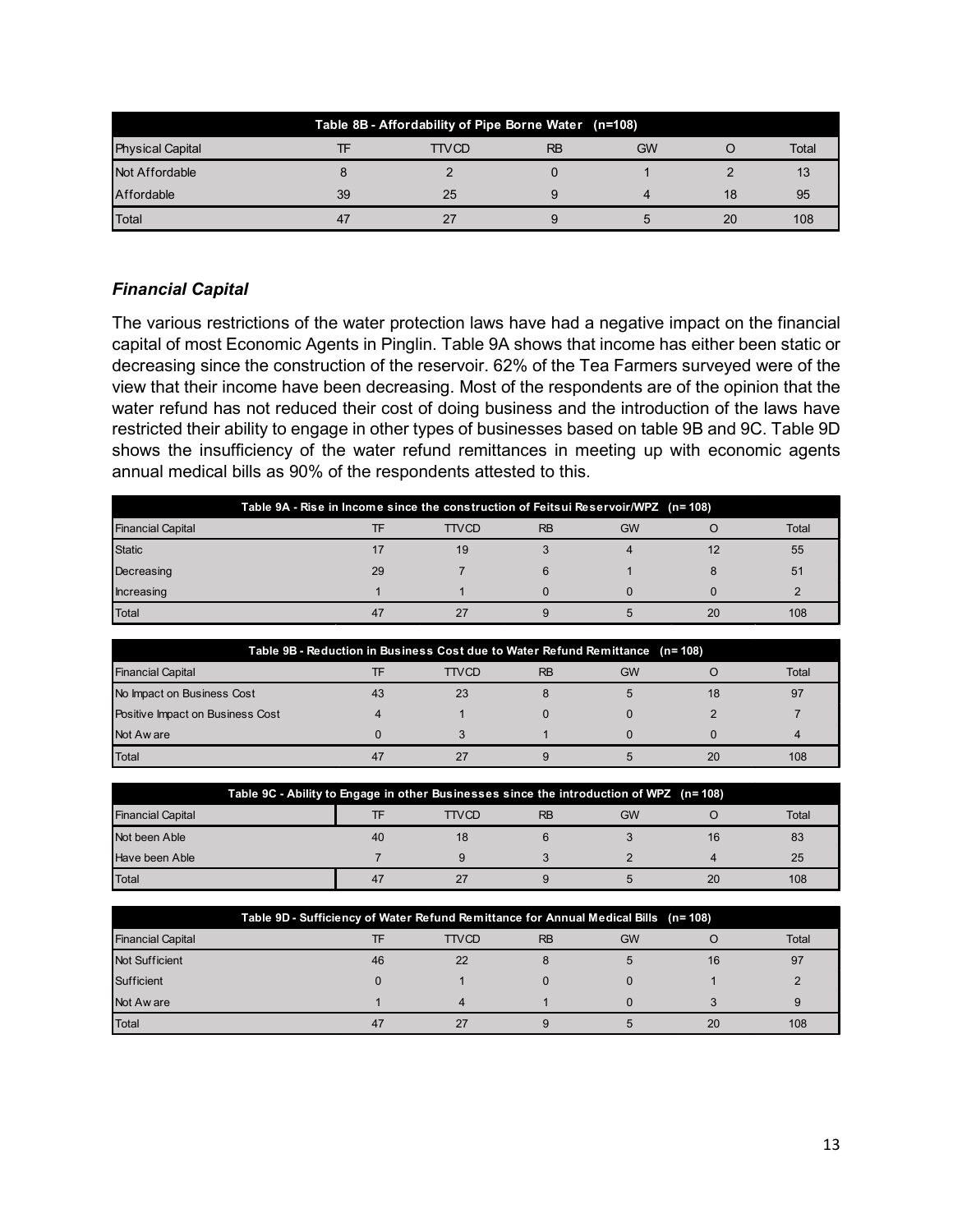## *Transforming Structures and Processes*

The current water protection laws seems not to be favorable to Pinglin as most of the economic agents based on Table 10A and 10B responded to the fact that their total interest were not considered in enacting these laws and as such would want these laws be amended. Also most of the respondents still maintained that they are not able to convert their property into other uses and those that think that they can are of the view that the processes are long based on Table 10C.

| Table 10A - Views on If the Total Interest of Pinglin was Considered in Building the Reservoir/WPZ (n= 108) |    |       |           |           |    |       |  |  |
|-------------------------------------------------------------------------------------------------------------|----|-------|-----------|-----------|----|-------|--|--|
| <b>Structures</b>                                                                                           |    | TTVCD | <b>RB</b> | <b>GW</b> |    | Total |  |  |
| Total Interest w as not considered                                                                          | 38 | 18    |           |           |    | 69    |  |  |
| Pinglin's Interest was considered but not Total                                                             |    |       |           |           |    | 36    |  |  |
| Pinglin's Total Interest w as considered                                                                    |    |       |           |           |    |       |  |  |
| Total                                                                                                       |    |       |           |           | 20 | 108   |  |  |

| Table 10B - Views on if Laws and Regulations should be Amended to Accommodate Development (n= 108) |  |       |           |           |    |       |  |
|----------------------------------------------------------------------------------------------------|--|-------|-----------|-----------|----|-------|--|
| <b>Structures</b>                                                                                  |  | TTVCD | <b>RB</b> | <b>GW</b> |    | Total |  |
| Law s should not be Amended                                                                        |  |       |           |           |    | 26    |  |
| Law s should be Amended                                                                            |  |       |           |           | 10 | 82    |  |
| Total                                                                                              |  |       |           |           | 20 | 108   |  |

| Table 10C - Ability to Convert Property into other uses Seamlessly under the Laws (n= 108) |    |              |           |    |    |       |  |  |
|--------------------------------------------------------------------------------------------|----|--------------|-----------|----|----|-------|--|--|
| <b>Processes</b>                                                                           |    | <b>TTVCD</b> | <b>RB</b> | GW |    | Total |  |  |
| I cannot convert into other Uses                                                           | 44 |              |           |    | 14 | 84    |  |  |
| I can convert but Processes are long                                                       |    |              |           |    |    |       |  |  |
| <b>I can convert with less Processes</b>                                                   |    |              |           |    |    |       |  |  |
| I am not aw are that I can convert                                                         |    |              |           |    |    |       |  |  |
| Total                                                                                      |    |              |           |    | 20 | 108   |  |  |

## *Livelihood Strategies*

The ability of economic agents in Pinglin to withstand shocks is daunting as 71% of the respondents do not have any other form of business venture aside the current business and 73% of them do not have personal investments to fall back to in time of crisis as shown in Table 11A and 11B. 60% of the economic agents surveyed have to depend on the receipt of external financial support based on Table 11C.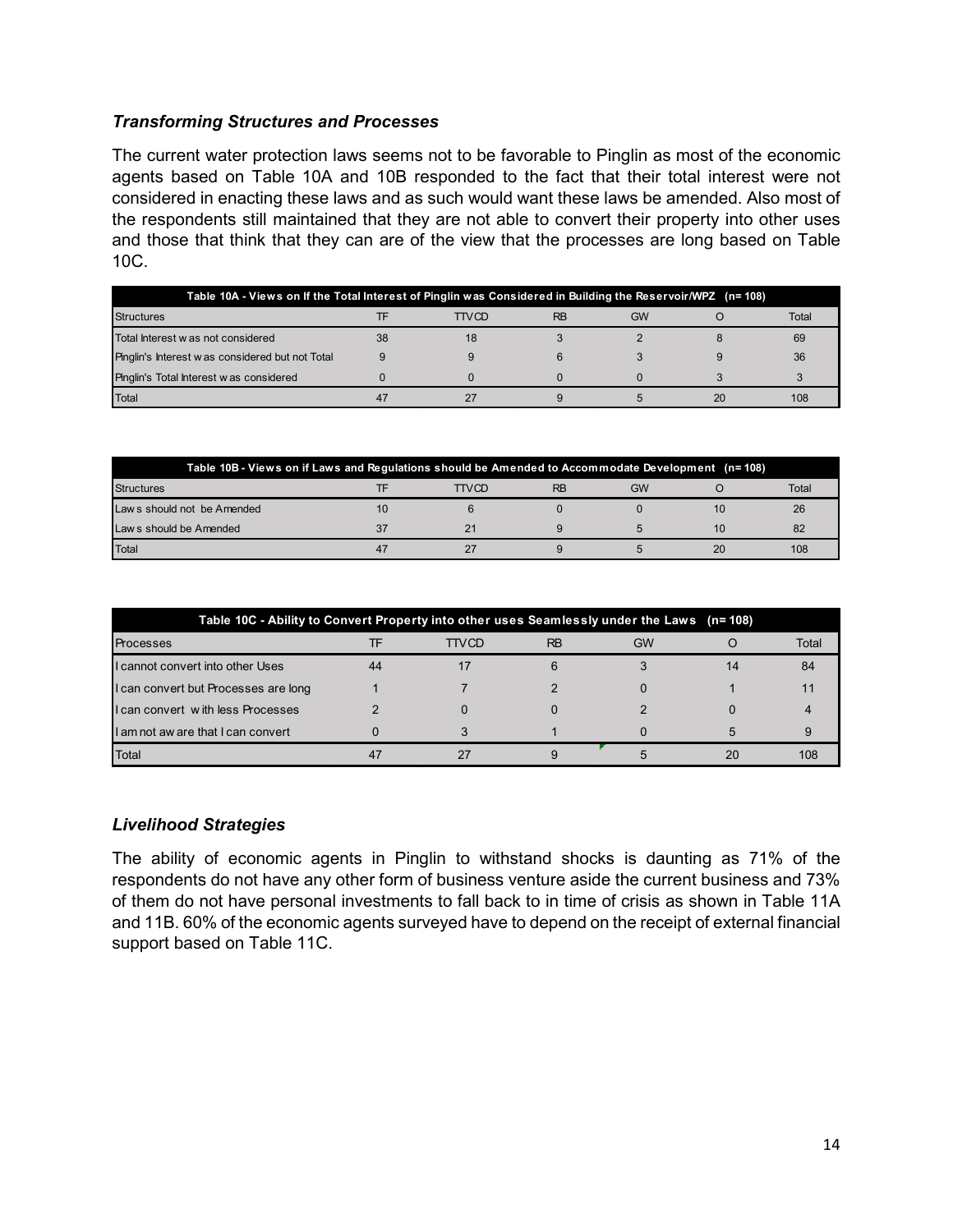| Table 11A - Economic Agents Ownership of other Businesses (n= 108) |    |       |           |           |    |       |  |  |
|--------------------------------------------------------------------|----|-------|-----------|-----------|----|-------|--|--|
| Livelihood Strategies                                              |    | TTVCD | <b>RB</b> | <b>GW</b> |    | Total |  |  |
| No other Business venture                                          | 32 | 21    |           |           | 13 |       |  |  |
| Have other Businesses in Pinglin                                   | 6  |       |           |           |    | 13    |  |  |
| Have other Businesses outside Pinglin                              | g  |       |           |           |    | 18    |  |  |
| Total                                                              | 47 |       |           |           | 20 | 108   |  |  |

| Table 11B - Economic Agents Ownership of Investments - Savings and Pensions (n=108) |    |              |           |           |    |       |
|-------------------------------------------------------------------------------------|----|--------------|-----------|-----------|----|-------|
| Livelihood Strategies                                                               |    | <b>TTVCD</b> | <b>RB</b> | <b>GW</b> |    | Total |
| Do not have Investments                                                             | 34 |              |           |           | 15 | 79    |
| Have Investments                                                                    | 13 |              |           |           |    | 29    |
| Total                                                                               | 47 |              |           |           | 20 | 108   |

|                                  | Table 11C - Economic Agents Receipt of Financial Support (n= 108) |              |           |           |    |       |
|----------------------------------|-------------------------------------------------------------------|--------------|-----------|-----------|----|-------|
| Livelihood Strategies            |                                                                   | <b>TTVCD</b> | <b>RB</b> | <b>GW</b> |    | Total |
| Do not Receive Financial Support |                                                                   |              |           |           |    | 43    |
| Receives Financial Support       | 35                                                                |              |           |           |    | 65    |
| <b>Total</b>                     | 47                                                                |              |           |           | 20 | 108   |

## *Livelihood Outcomes*

Economic Agents in Pinglin are of the view that the selection of the District as one of the catchment zone for the construction of the reservoir has had no impact on their livelihood outcomes as 94% of them were of the opinion that their income have not increased while 64% of them were of the view that this has not increased their well-being or social inclusion as shown in Table 12A and 12B.

| (17able 12A - Economic Agents Overrall Ratings on the Construction of FT Reservoir on Livelihood Outcomes (n=108) |    |              |           |           |    |       |
|-------------------------------------------------------------------------------------------------------------------|----|--------------|-----------|-----------|----|-------|
| Livelihood Outcomes- Income                                                                                       |    | <b>TTVCD</b> | <b>RB</b> | <b>GW</b> |    | Total |
| No Impact on Income                                                                                               | 46 |              |           |           | 18 | 101   |
| Increased Income                                                                                                  |    |              |           |           |    |       |
| Total                                                                                                             |    |              |           |           | 20 | 108   |

| Table 12B - Economic Agents Overrall Ratings on the Construction of FT Reservoir on Livelihood Outcomes |       |           |    | (n=108) |       |
|---------------------------------------------------------------------------------------------------------|-------|-----------|----|---------|-------|
| Livelihood Outcomes-Well-being & Social Inclusion                                                       | TTVCD | <b>RB</b> | GW |         | Total |
| No Impact                                                                                               |       |           |    |         | 69    |
| Increased Well-being and Social Inclusion                                                               |       |           |    |         | 39    |
| Total                                                                                                   |       |           |    | 20      | 108   |

# **Discussion**

The study specifically set out to analyze the importance of introducing the concept of sustainable livelihood into the water energy food nexus as it helps to connect the socioeconomic and environmental dimensions of development. The findings from the study highlights how Economic Agents' sustainable livelihoods have been affected due to the selection of its area as a catchment zone for the construction of reservoir that serves Taipei City.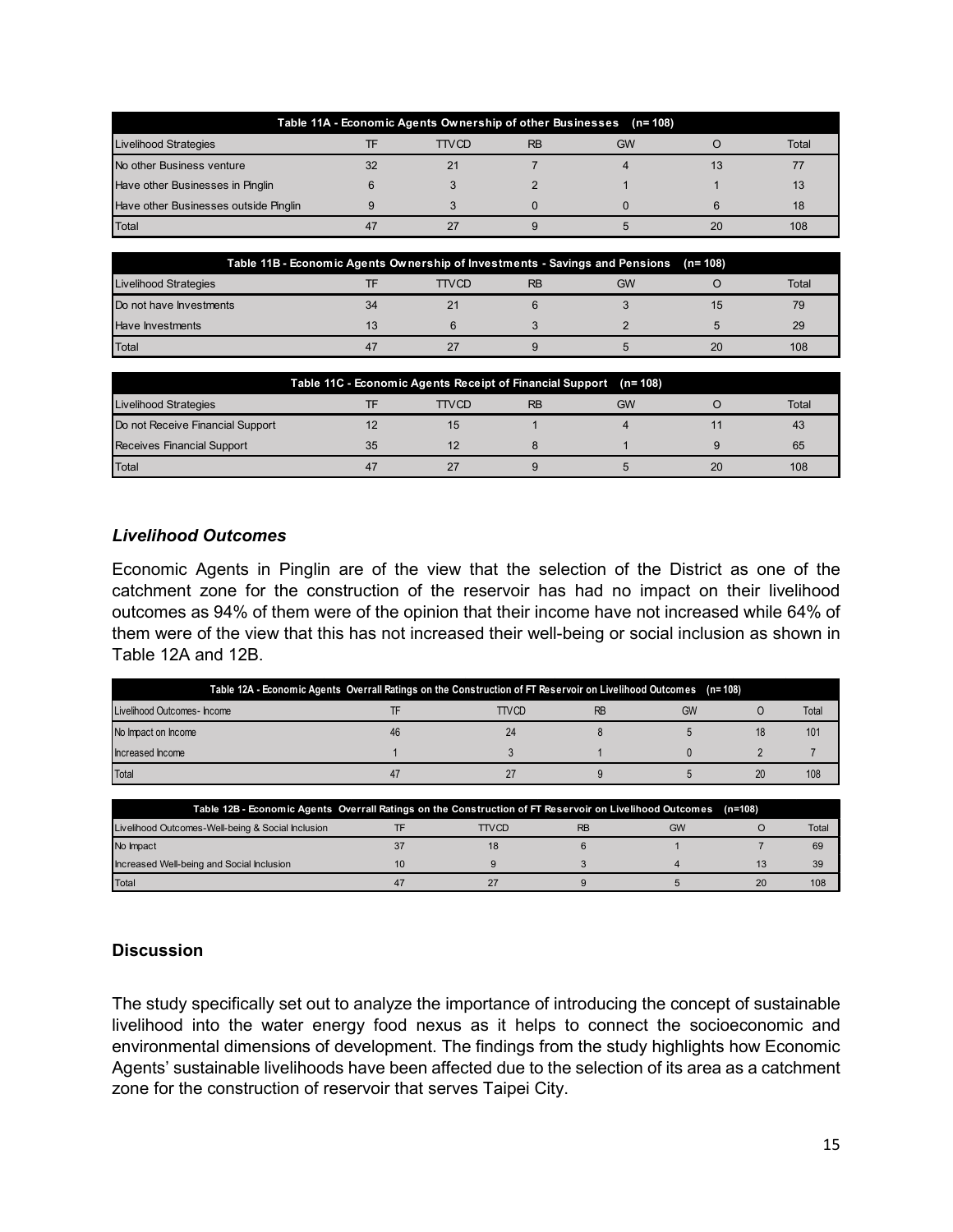The sustainability of people's livelihood as highlighted by DFID (DFID 1999, 2.4) is determined by the transforming structures and processes that exist for the people which is the case for Pinglin. The introduction of the various laws and regulations so as to preserve the water quality have made economic agents in the District to be vulnerable as most businesses are not able to compete with same type of businesses in other Districts. The District is known for the cultivation of Tea due to its rich natural resources that support its planting. As mentioned by some of the key informants, this has been a constraint on their activities as Tea Farmers are restricted on the type of equipment and pesticides that can be used for farming and also do not have access to more land to help increase production as available land belongs to the government which is mostly used for forestry. One of the interviewees alluded to the facts that the number of Tea Farmers has reduced by half between 1970s and current year of 2019 also supporting the survey outcome of declining employment opportunities. The declining employment opportunity as mentioned by in the PDO annual report (POD, 107 years annual statistics, 7) is one of the major reasons why the youths in Pinglin are migrating out of the District.

The livelihood framework recognizes that people require the combination of variety of capital to achieve sustainable livelihood (DFID 1999, 2.3). Economic Agents in Pinglin requires the combination of these livelihood assets so as to achieve their livelihood outcomes. The water refund remittance is expected to compensate the District for the usage of its natural resources (Chiang 2015, 13), however the livelihood assets of economic agents have either been static or declining since the introduction of the water laws and regulations. The human capital dimension of the livelihood assets of economic agents have not been developed by the expected technical assistance and health insurance from the water refund. Most respondents and interviewee stressed the insufficiency of the medical insurance claims in meeting their annual medical bills.

Although most properties are privately owned in Pinglin, this cannot be used for multiple uses and economic agents seeking to renovate their properties have to go through a long process and as such houses are left to waste (PDO 107 year annual statistics, 7). Farmers that are seeking to get additional hectares of land to increase production of tea are finding it difficult in getting additional land from the government. Land that is eventually rented from government can only be used in the production of Tea and have to be given back to the government upon the demise of the person. This land according to one of the key informant goes back into forest and not for farming. These restrictions have limited the expansion of the natural capital of economic agents in Pinglin.

The findings from the study shows the economic agents in Pinglin have been disadvantaged financially as income have either been static and decreasing. Tea Farmers in the District are finding it difficult in sustaining their livelihoods has most of them attested to declining income and the availability of pesticide from the agricultural promotion via the water refund have not been able to defray the cost of doing business. As mentioned by Chang (2016, 16) most farmers in Pinglin are struggling to survive and citizens in the urban centers using the water from the reservoir are unware of this situation.

Result on physical capital reveals the availability of pipe borne water as most economic agents attested to the affordability of pipe borne water. However, most of the Tea Farmers however alluded to the availability of pipe borne water for home use only. The consensus of the interviewees is that availability of pipe borne water is based on where you are leaving in Pinglin as economic agents such as Tea Farmers that have their businesses in the mountain areas make use of spring water which is free.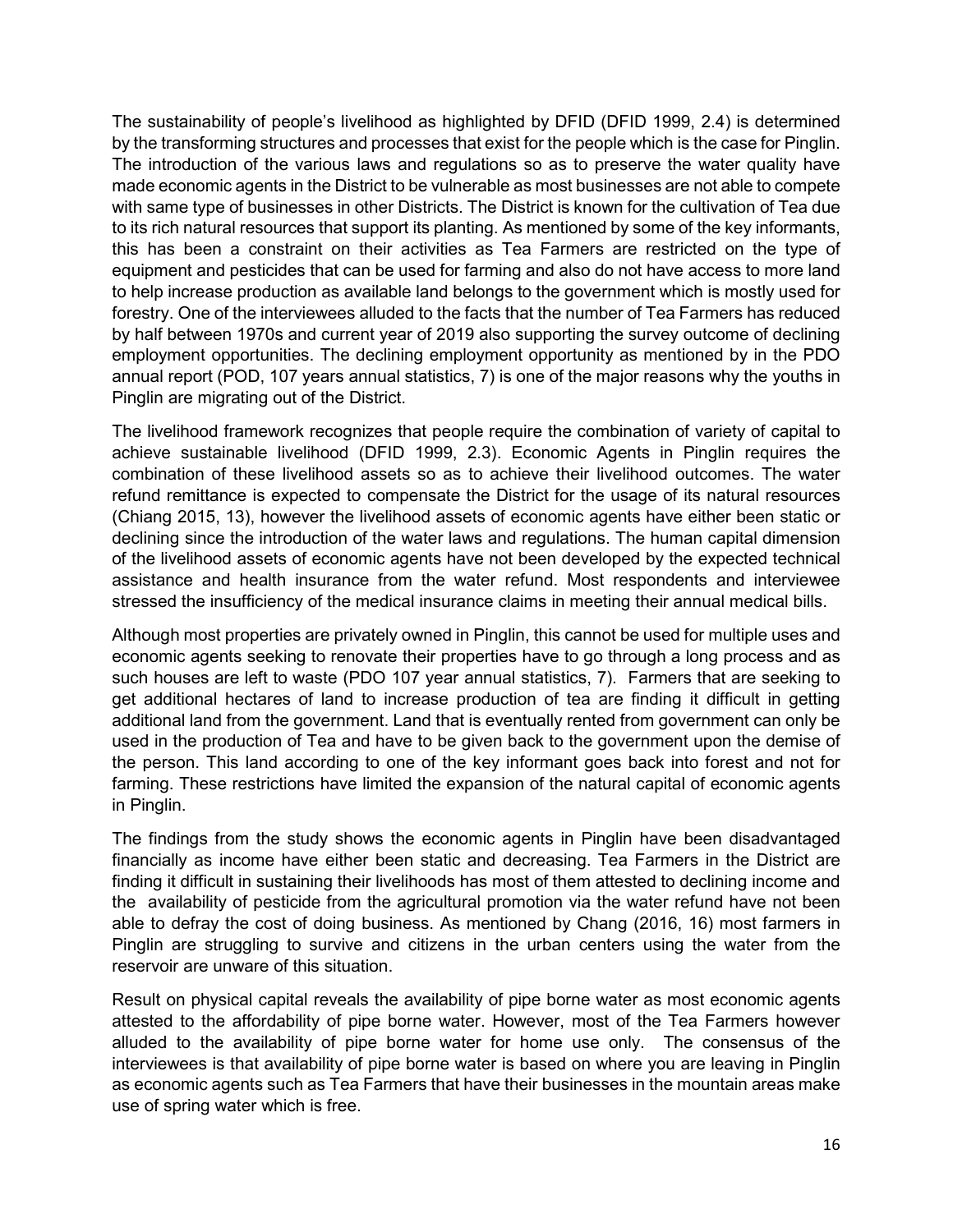On the social capital dimension, this asset has also been on static and declining both within and outside Pinglin as economic agents businesses have not been able to establish the required business connections. Also the various tea tourism promotions that is expected to increase business connections within and outside of Pinglin have not been that beneficial in this regard.

The impact of the water protection laws and regulations have not only affected the capacity of economic agents in building up their livelihood assets but have also constrained their livelihood strategies which ultimately have affected their livelihood outcomes. More than half of the economic agents surveyed do not have investments and have to rely on external financial support as a major livelihood strategy. These findings supports the result on livelihood outcomes as almost all the respondents were of the view that the construction of the reservoir have not increased their income, well-being and social inclusion. As mentioned by most of the Interviewee who have lived in the District for more than 50 years, the construction of reservoir has not only affected the sustainable livelihood of economic agents in the District but has also had a negative impact on tea cultivation for an area known for such agricultural activity.

The summary of the research findings shows the interconnectedness of water-energy-food and sustainable livelihood. As the construction of the Feitsui Reservoir which is meant for the provision of water and energy generation for people in urban Taipei City have not only affected the sustainable livelihood of economic agents in rural Pinglin but have also affected the cultivation of Tea.

## **Conclusion.**

The natural resource challenge that the world currently faces requires a nexus approach and the WEF nexus have been advocated as fundamental for inclusive development (McNamara, Nauditt, Penedo and Ribbe 2018, 15).

The findings from the study supports the argument for the inclusion of SL into the WEF nexus as it helps to connect the socioeconomic and the environmental concerns that the world currently faces. This implies that policy makers in the bid of solving current natural resource challenges which often times operates at the macro level must endeavor in analysing how these projects affects the sustainable livelihood of all stakeholders so that no one is left behind in the developmental process.

 Many of the 17 SDGs are linked to agriculture, water, energy and land use and the WEF nexus approach have been advocated as providing the solution to the trade-off or synergies for achieving these goals (McNamara, Nauditt, Penedo and Ribbe 2018, 15). The inclusion of SL into the model of the WEF nexus will effectively help policy makers to systematically analyze these trade-off and synergies so as to achieve sustainable development. The study set out to analyze how the construction of regional water reservoir have affected sustainable livelihood but also discover in the course of the research that this have also affected the cultivation of Tea in the area known for such agricultural activity. Future research would have to be conducted in analysing the extent of the impact of the construction of the reservoir on agricultural production in the area of study.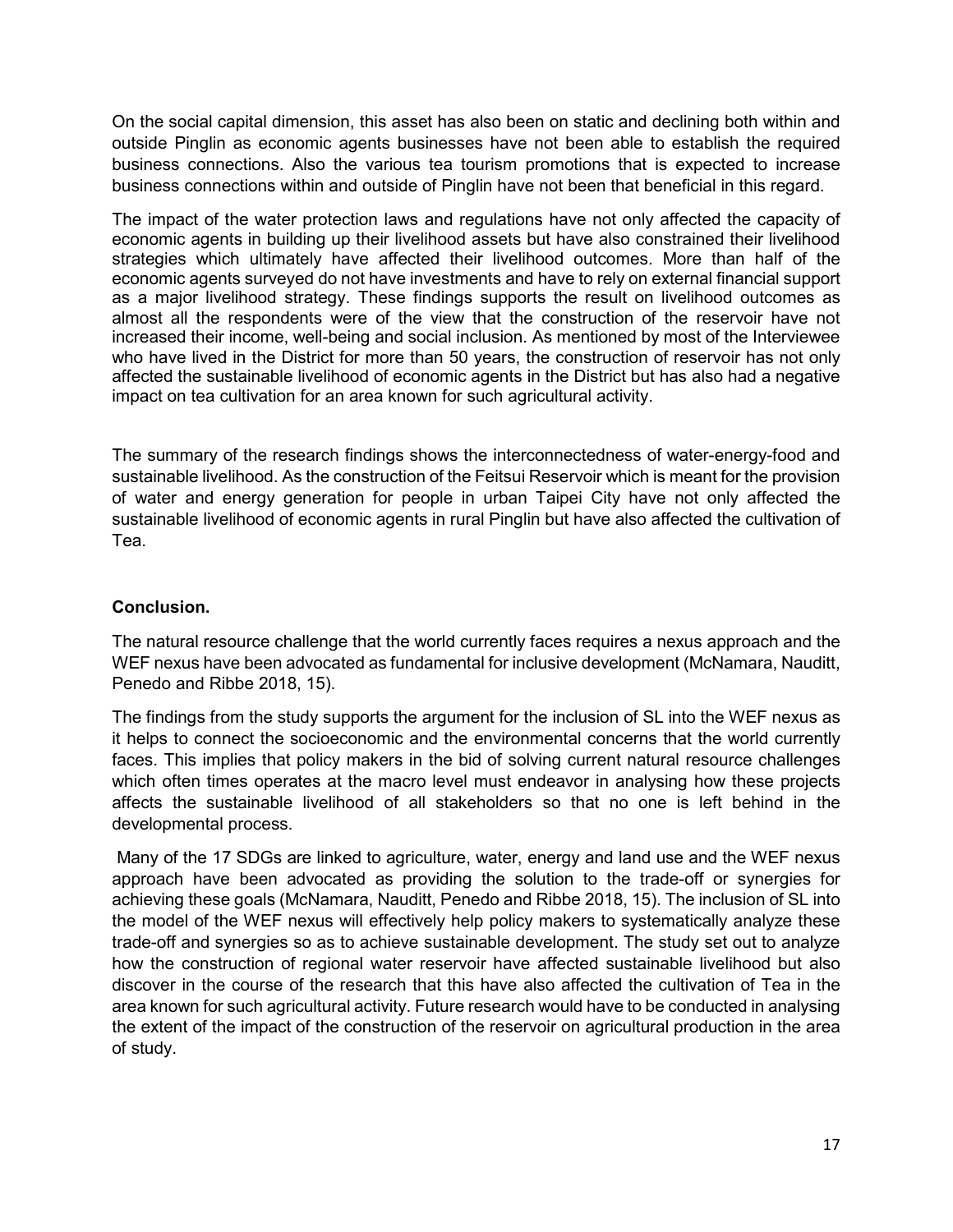## **References**

- 1. Ashley, C. and Hussein, K. (2000). Developing Methodologies for Livelihood Impact Assessment: Experience of the African Wildlife Foundation in East Africa. *Working Paper 129, Overseas Development Institute*
- 2. Biggs, E., Bruce, E., Boruff, B., Duncan, J., Horsley, J., Pauli, N., McNeill, K., Neef, A., Van Ogtrop, F., Curnow, J., Haworth, B., Duce, S. and Imanari, Y. (2015). Sustainable development and the water–energy–food nexus: A perspective on livelihoods. *Environmental Science & Policy*, 54, pp.389-397.
- 3. Brocklesby, M. and Fisher, E. (2003). Community Development in Sustainable Livelihoods Approaches- An Introduction. *Community Development Journal*, Vol 38 No 3, pp.185-198.
- 4. Chambers, R. & R. Conway (1991) 'Sustainable rural livelihoods: Practical concepts for the 21st Century'. *IDS Discussion Paper No.296. .*
- 5. Chang, S.E. (2016). Blue Water, Green Tea: Socio-innovation, Taiwan. *Asian Journal of Quality of Life,* Vol 1, No 2, pp.15-23. https://doi.org/10.21834/ajqol.v1i2.25
- 6. Charles Nelson (2009). Macroeconomics: An Introduction; an Overview of Economics Chapter 1. Internet Edition available on

http://faculty.washington.edu/cnelson/macroeconomics.html

- 7. Chiang, H. (2015). Nature must be defended: The Governance of Nature between Urban Taipei and Rural Pinglin. In: *13th International Congress of Asian Planning Schools Association*. Malaysia: University of Teknologi Malaysia, Johor Bahru Malaysia.
- 8. Chiang, H., Wang, C. and Huang, J. (2018). The Extended Urbanization of Water: The Territorial Governance of Pinglin Water Protection Area. *Journal of City and Planning*, Volume 45, pp.131-160.
- 9. Chou, F., Lee, H. and Yeh, W. (2013). Effectiveness and Efficiency of Scheduling Regional Water Resources Projects. *Water Resources Management*, 27(3), pp.665-693.
- 10. Cope, M. (2010). Coding Transcripts and Diaries. University of Vermont.
- 11. Department for International Development (1999). *Sustainable Livelihoods Guidance Sheets.* Livelihoodscentre.org. available at: http://www.livelihoodscentre.org/documents/20720/100145/Sustainable+livelihoods+guid ance+sheets/8f35b59f-8207-43fc-8b99-df75d3000e86
- 12. FAO, IFAD, UNICEF, WFP and WHO (2018). *The State of Food Security and Nutrition in the World 2018. Building climate resilience for food security and nutrition*. Rome: FAO. Licence: CC BY-NC-SA 3.0IGO.
- 13. Food and Agriculture Organization (2011a). *The State of the World's Land and Water Resources for Food and Agriculture (SOLAW) - Managing Systems at Risk*. Rome and Earthscan, London: Food and Agriculture Organization of the United Nations, http://www.fao.org/3/a-i1688e.pdf.
- 14. Food and Agriculture Organization (2011b). *Energy –Smart Food for People and Climate Issue Paper*. [Online] Available at: http://www.fao.org/3/i2454e/i2454e00.pdf
- 15. Food and Agriculture Organization (2014). *The Water-Energy-Food Nexus; A New Approach in Support of Food Security and Sustainable Agriculture.*  http://www.fao.org/3/a-bl496e.pdf.
- 16. Giupponi, C. and Gain, A. (2017). Integrated spatial assessment of the water, energy and food dimensions of the Sustainable Development Goals. *Regional Environmental Change*, 17(7), pp.1881-1893.